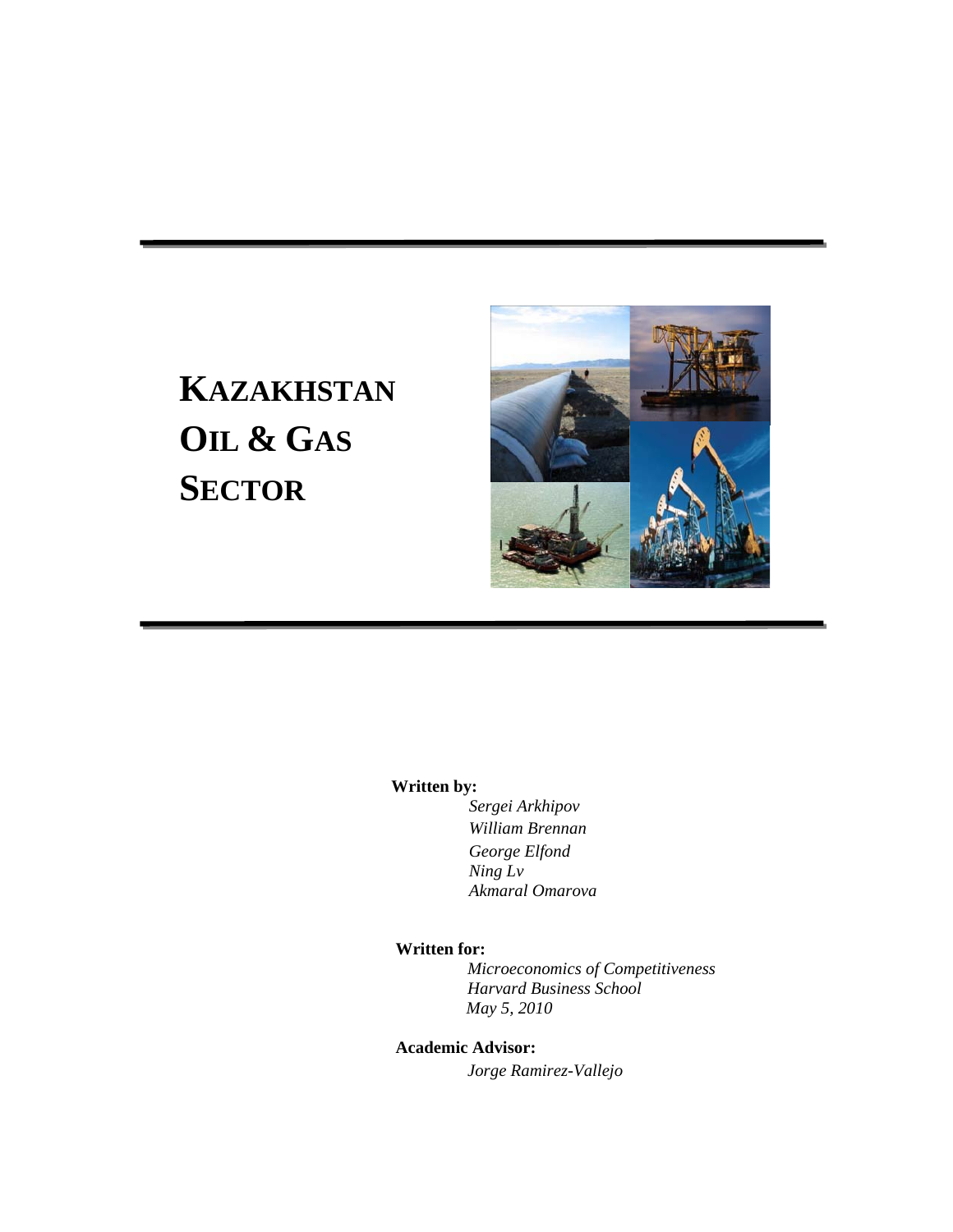## **A. Executive Summary**

Kazakhstan has made significant economic progress in the relatively short time since independence from the Soviet Union. However, the country has come to a critical juncture in their economic development. Kazakhstan's reliance on significant central government control of the economy and legal system is impeding economic progress. Despite numerous economic strategies meant to move up the value chain, the country's prosperity has come primarily in the form of inherited, rather than created, wealth.

This paper will consist of two sections. In the first section we will analyze the economic performance and current business environment of Kazakhstan. In particular, we will focus our efforts on studying the various strengths and weaknesses within the macro and micro levels of economic competitiveness, and suggest actions that will allow the country to increase prosperity. We will argue that the country has a number of endowments and factor inputs which lay the foundation for economic development. Kazakhstan's goals must now be to improve the business environment, including political institutions, the rule of law, and level of rivalry in the private sector. If Kazakhstan is successful in implementing changes, it has the opportunity to be a business hub within a large and growing region of the world.

The second section of the paper will focus on the oil and gas cluster in Kazakhstan. We will first analyze the history and recent performance of the cluster. We will then discuss the business environment as it stands today, and what factors can be improved to make the cluster more globally competitive. We will argue that the despite the country's success in increasing production, a weak business environment is holding the cluster back. Going forward the cluster must address the micro level issues and create a coherent cluster strategy in order to develop the capacity to move up in the cluster value chain.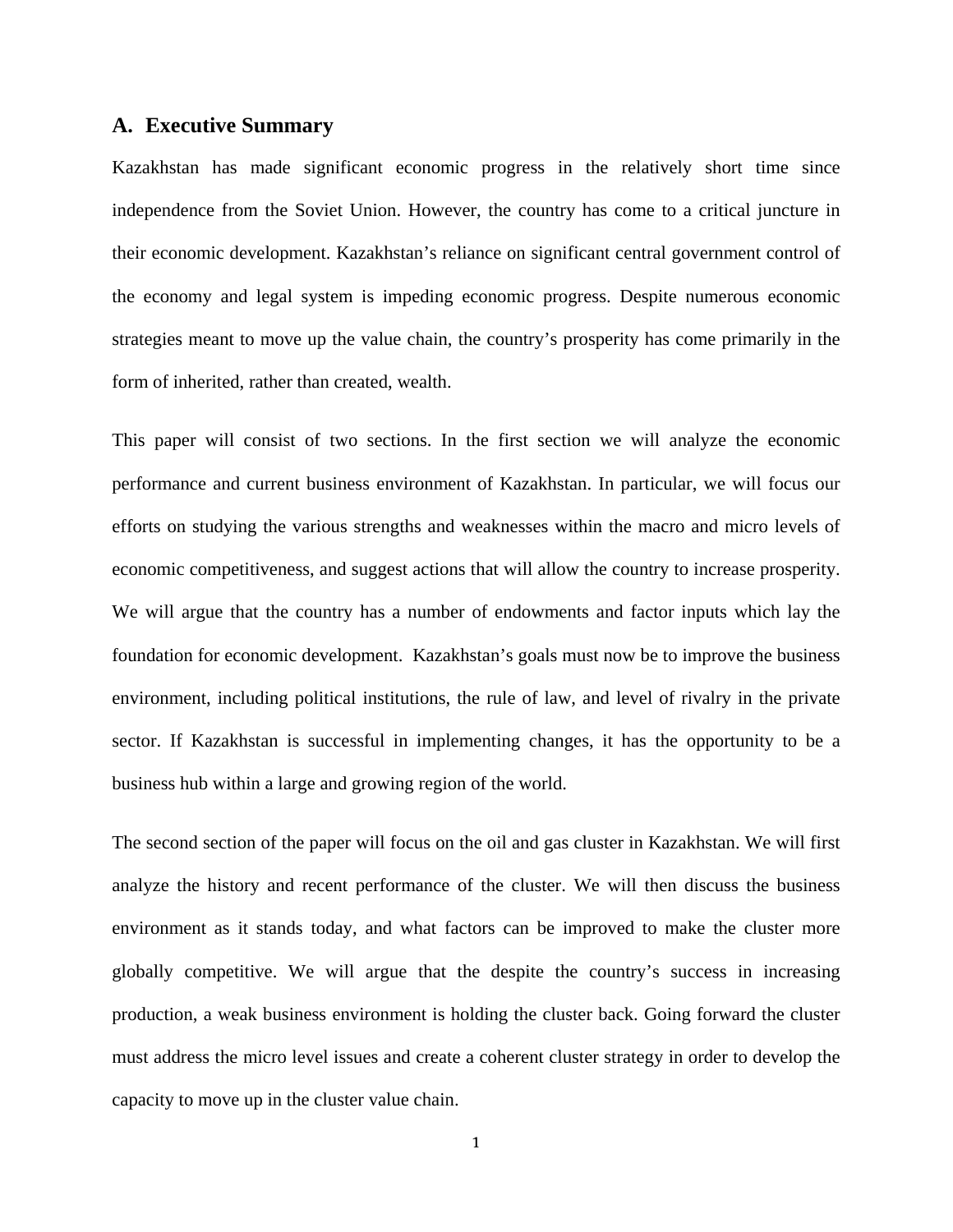## **B. Kazakhstan – Country Analysis**

#### **1. Overall economic performance**

## *1.1 Country profile*

Kazakhstan, neighbored by Russia, China, Kyrgyzstan, Uzbekistan and Turkmenistan, is located in Central Asia, and ranks as the  $9<sup>th</sup>$  largest country in the world. It is the largest landlocked country in the world, and its territory of 2.7 million square kilometers is 1/3 of that of the United States.

Kazakhstan is ethnically diverse with 131 nationalities including Kazakh, Russian, Ukrainian, Uzbek and Tatar. It has the  $62<sup>nd</sup>$  largest population of about 15.4 million in the world, out of which 53.4 percent of inhabitants are Kazakhs. Vast in land, Kazakhstan has a very low population density of less than 6 people per square kilometer.

Kazakhstan has large reserves of accessible mineral and fossil fuel resources. The extractive sectors in oil, natural gas, and metal have attracted over 40 billion in foreign investment and account for approximately 57% of industrial output and 13% of its national GDP.

#### *1.2 History of economic development*

Most of Kazakhstan's economic development history has been marked by the legacy of a planned economy inherited from Soviet Union. After centuries of nomadic economy, Soviet power became gradually dominant in Kazakhstan, and in 1936 the Kazakh Soviet Socialist Republic was officially established. This marked a new era characterized by intensive industrialization and collectivization of agriculture. In the next five decades of planned economy, Kazakhstan developed large-scale economic objectives that gave birth to large industrial plants, a great amount of transit infrastructure, and the mass production of non-ferrous and ferrous metals.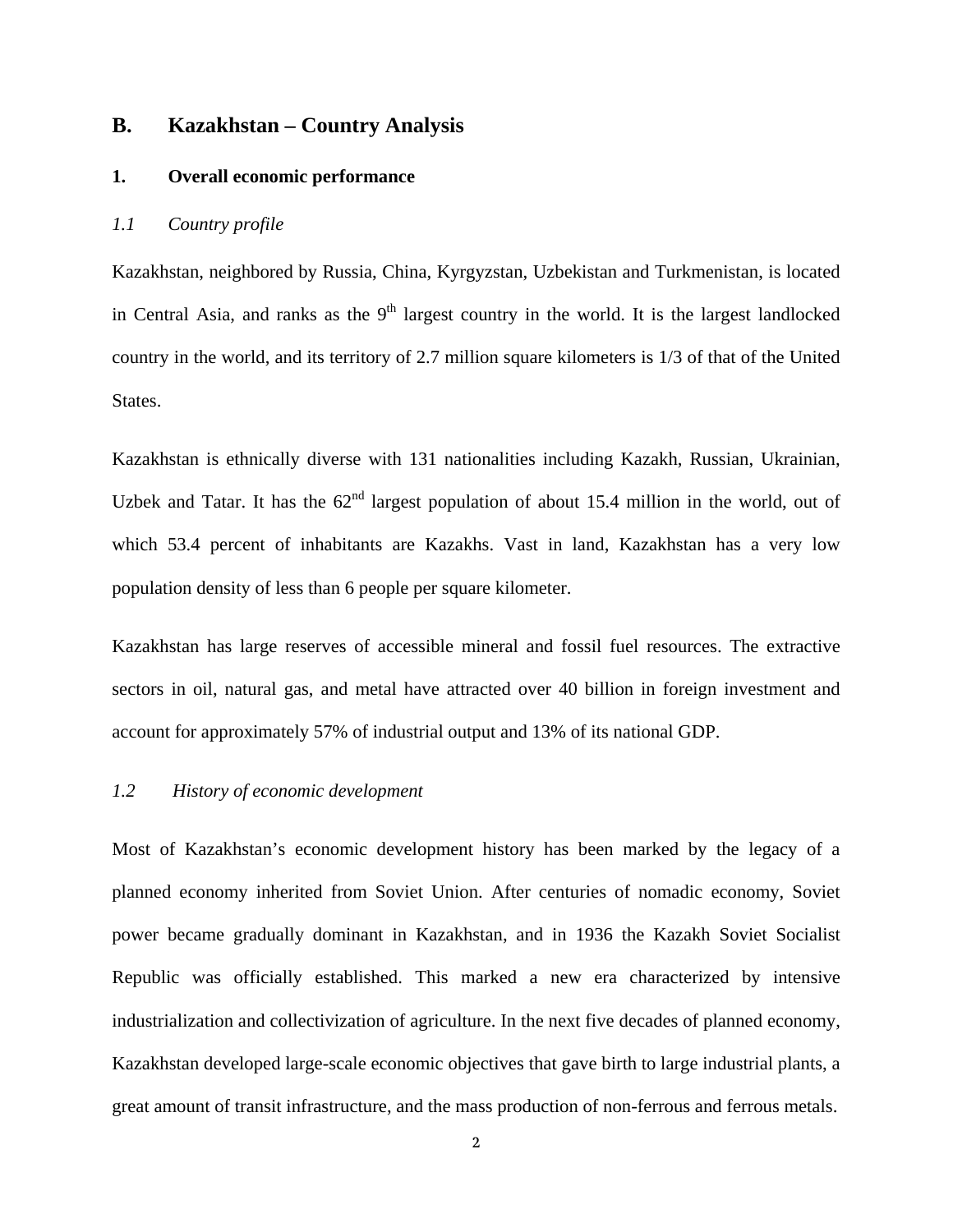In 1991, the collapse of Soviet Union led to Kazakhstan's independence. In the post-Soviet era, Kazakhstan remained close to Russia in terms of energy supply, but also started developing closer relationships with the West by shifting towards a more market oriented economy. The reshaping of its economy was accompanied by adoption of a new constitution, privatization programs, and a series of government initiatives aiming at strengthening cluster development. As a result of these reforms, Kazakhstan has enjoyed a high level economic growth, moving the country ahead of most of its neighbors. Despite all the positive outcomes, however, Kazakhstan still remains largely a planned economy that ranked 82nd in the Index of Economic Freedom 2010, with red tape and overly burdensome restrictions hampering the business environment.

### *1.3 Recent economic performance*

For the last decade, Kazakhstan has witnessed strong and stable GDP per capita growth of 8.5 percent<sup>1</sup> on average, a close match to China while outpacing Russia, Kyrgyzstan and Uzbekistan.

| GDP Per capita growth (%), 1999-2008 |            |        |       |            |     |                           |
|--------------------------------------|------------|--------|-------|------------|-----|---------------------------|
|                                      | Kazakhstan | Russia | China | Kyrgyzstan |     | Uzbekistan   Turkmenistan |
| 1999                                 |            |        |       |            |     | 15                        |
| 2000                                 | 10         | 10     |       |            |     | 17                        |
| 2001                                 | 14         |        |       |            |     | 19                        |
| 2002                                 | 10         |        |       |            |     |                           |
| 2003                                 |            |        |       |            |     |                           |
| 2004                                 |            |        |       |            |     | 15                        |
| 2005                                 |            |        | 10    |            |     |                           |
| 2006                                 | 10         |        | 11    |            |     | 10                        |
| 2007                                 |            |        | 12    |            | 8   | 10                        |
| 2008                                 |            |        |       |            |     |                           |
| Average                              | 8.5        | 7.2    |       | 3.7        | 4.8 | 13.4                      |

**Figure A: GDP Per Capita Growth** 

(Source: Economist Intelligence Unit, World Development Indicators)

In the last decade, Kazakhstan's economy has been mainly driven by private consumption and foreign direct investment (FDI). Availability of relatively cheap credit, funded by borrowing abroad, spurred growth in spending at a rate of averaging 8.9 percent<sup>2</sup>, and record FDI poured

 1 Source: Economist Intelligence Unit

<sup>&</sup>lt;sup>2</sup> Source: Economist Intelligence Unit, country data on Kazakhstan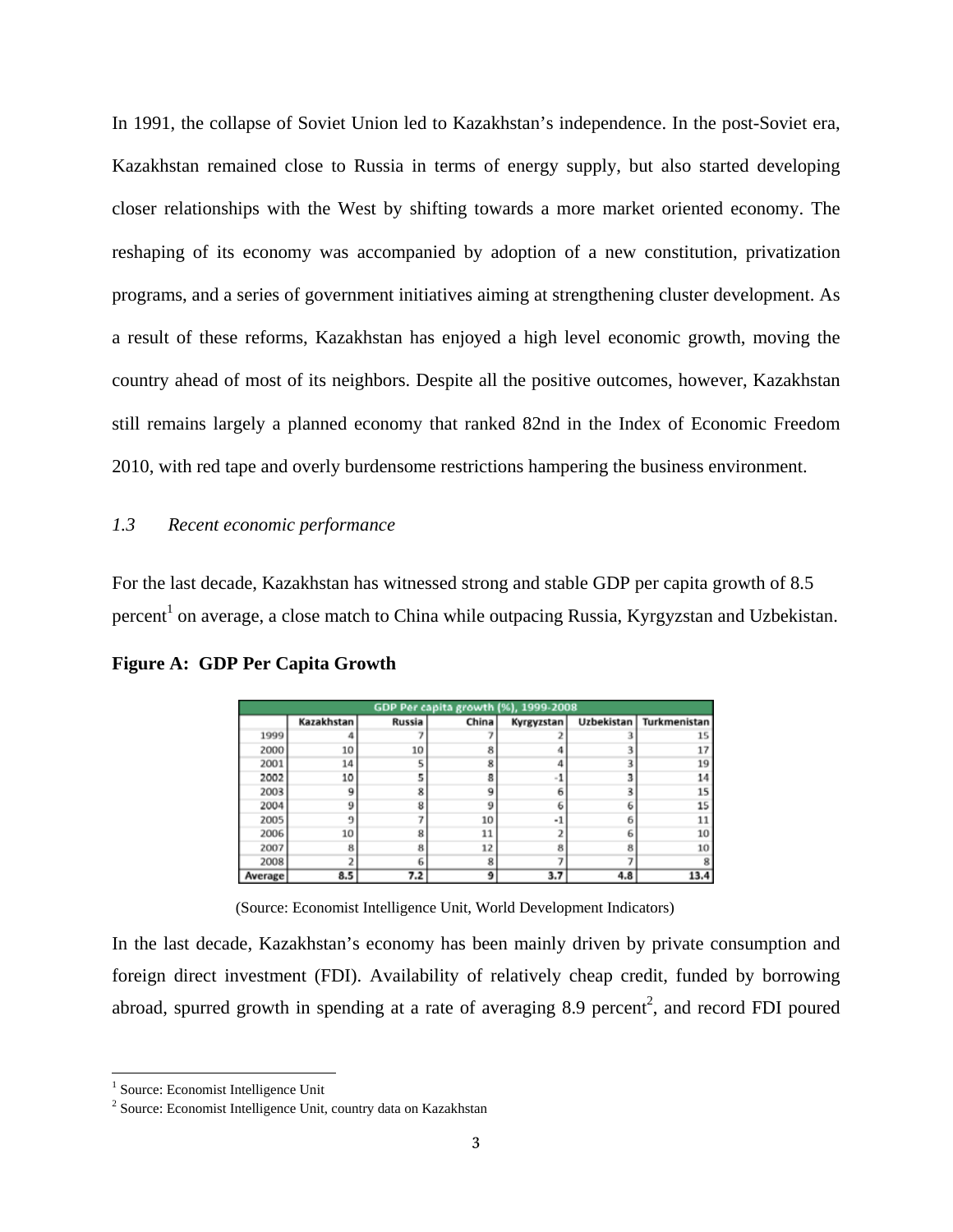into the country, with most going to the oil and commodities sector<sup>3</sup>. The net inflow of FDI into the oil and gas sector alone accounts for an average 43.3% of Kazakhstan's annual  $GDP<sup>4</sup>$ .



**Figure B: Economic Performance, Drivers of Real GDP per capita** 

In 2008, Kazakhstan's PPP-adjusted real GDP per capita was  $$11,415.8^5$ , 91.4% above China, 28.3% below Russia, and significantly above its other neighbors Kyrgyz Republic, Turkmenistan and Uzbekistan<sup>6</sup>. Despite this success labor productivity has become an increasing concern. Between 1999-2008 Kazakhstan's labor productivity grew at an annual rate of 7.2%, compared to 5.5% for Russia, 12.1% for Azerbaijan, and 2.7% for Uzbekistan. However, throughout the period the growth rate appeared volatile and dropped to approximately 3% in 2008, rendering it well below the 4.9% average of comparable former USSR countries. This decline has been attributed to government attempts to impact unemployment through increase in hiring workers for the public sector as well as to growth of wages above the inflation rate<sup>7</sup>.

 $370\%$  of FDI inflow goes into oil & gas sector.

<sup>4</sup> Ibid.

<sup>5</sup> Source: International Monetary Fund, 2009 World Economic Outlook

<sup>6</sup> Ibid.

<sup>&</sup>lt;sup>7</sup> Source: interview on March 20, 2010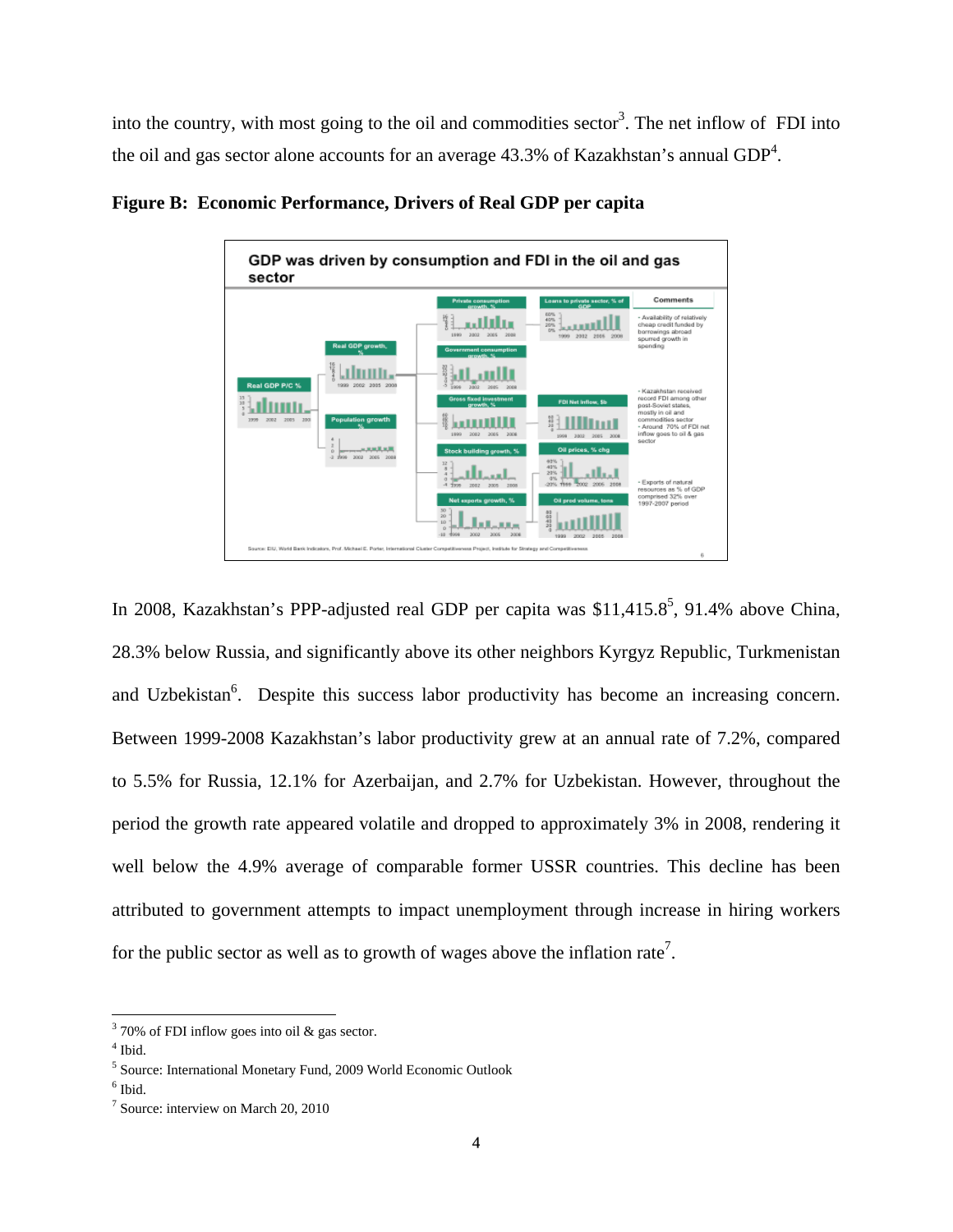Kazakhstan's macroeconomic performance has been very stable over the last ten years, as illustrated by Figure C. During this period, Kazakhstan experienced low inflation, a steady exchange rate, declining public debt, and a stable government budget balance. Since late 2007, Kazakhstan has been hit hard by the global financial crisis due to its dependency on foreign debt and commodity exports. As of September 2007, Kazakh banks have been cut off from most Eurobond and syndicated borrowing. Combined with a sharp decline in commodity prices in 2008, this led to a quick slowdown in bank lending, a deflating real estate bubble, and a paralyzed construction sector<sup>8</sup>. Kazakhstan's inflation rose sharply to 15% in 2008, coupled by 20% currency devaluation and growing government deficit due to spending to bail out debtridden banks.





### *1.4 Composition of economy*

Since the discovery of its oil and gas reserves in 1990s, Kazakhstan's economy has failed to realize balanced growth. Over the period of 1997 to 2007, natural resource exports comprised 30% of Kazakhstan's GDP and absorbed 70% of FDI inflow. Outside of the resource extractive

<sup>&</sup>lt;sup>8</sup> Sources: EIU, EBRD 2010 Kazakhstan Report

<sup>9</sup> Source: EIU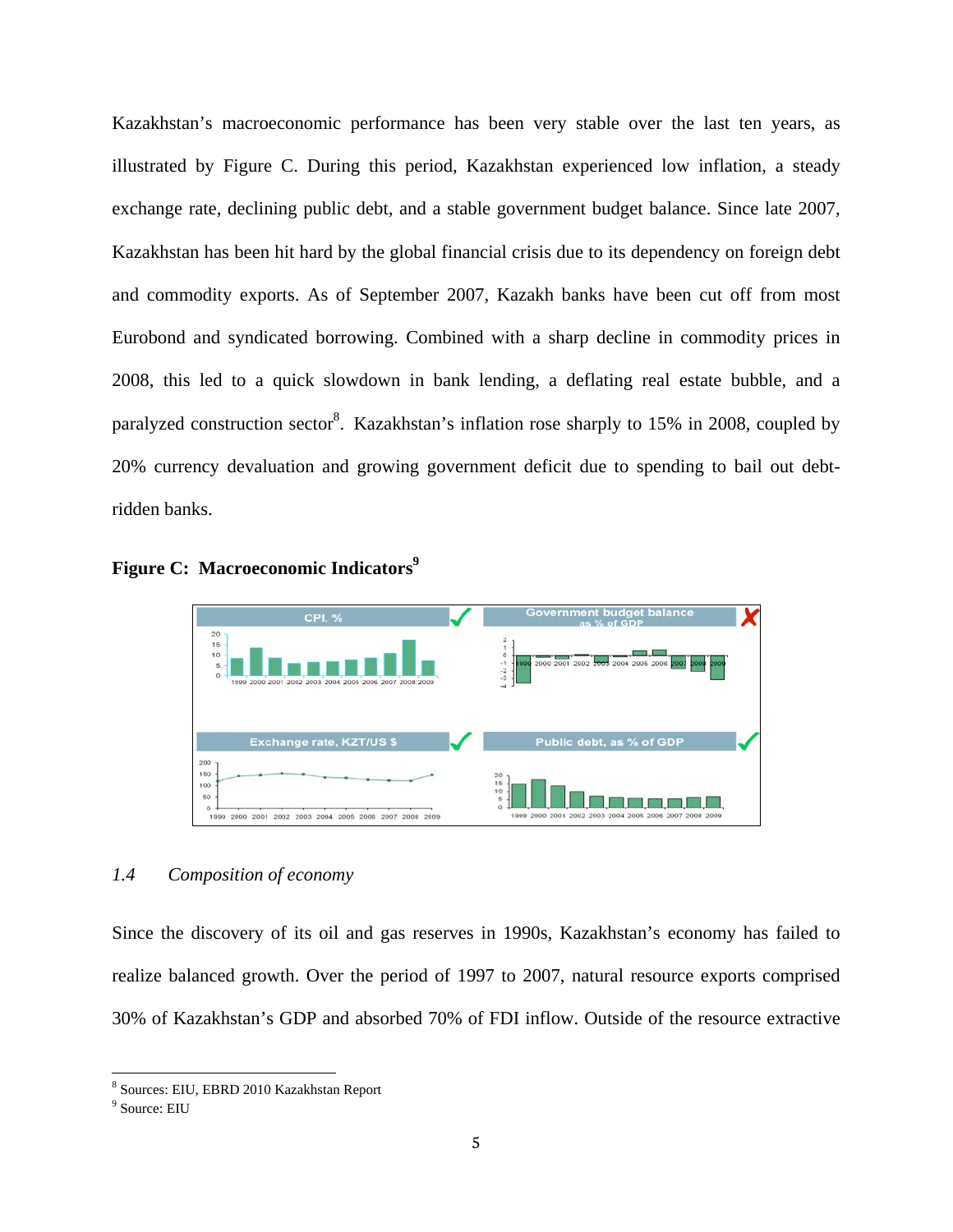sector, however, clusters are usually underdeveloped due to lack of government's attention and insufficient foreign investment.



**Figure D: Composition of Kazakhstan's Economy<sup>10</sup>**

### **2. Assessment of National Business Environment**

Given the legacy of the Soviet planned economy and the challenges with moving to a market economy, Kazakhstan has experienced mixed results in providing a competitive business environment. While Kazakhstan was named as one of the top 10 reformers in the Doing Business in 2010 World Bank report, it has fallen from  $56<sup>th</sup>$  to  $67<sup>th</sup>$  in the World Economic Forum's Global Competitiveness Report. Additionally, in the new *Global Competitiveness Index* Kazakhstan continued to fall in rankings such as infrastructure, human development and political institutions. The section below analyzes factors that led to the deteriorating performance.

## *2.1 Political Institutions*

Kazakhstan is a presidential republic with a strong presidency that is not adequately balanced by

<sup>&</sup>lt;sup>10</sup> Source: Prof. Michael E. Porter, International Cluster Competitiveness Project, Institute for Strategy and Competitiveness, Harvard Business School; Richard Bryden, Project Director.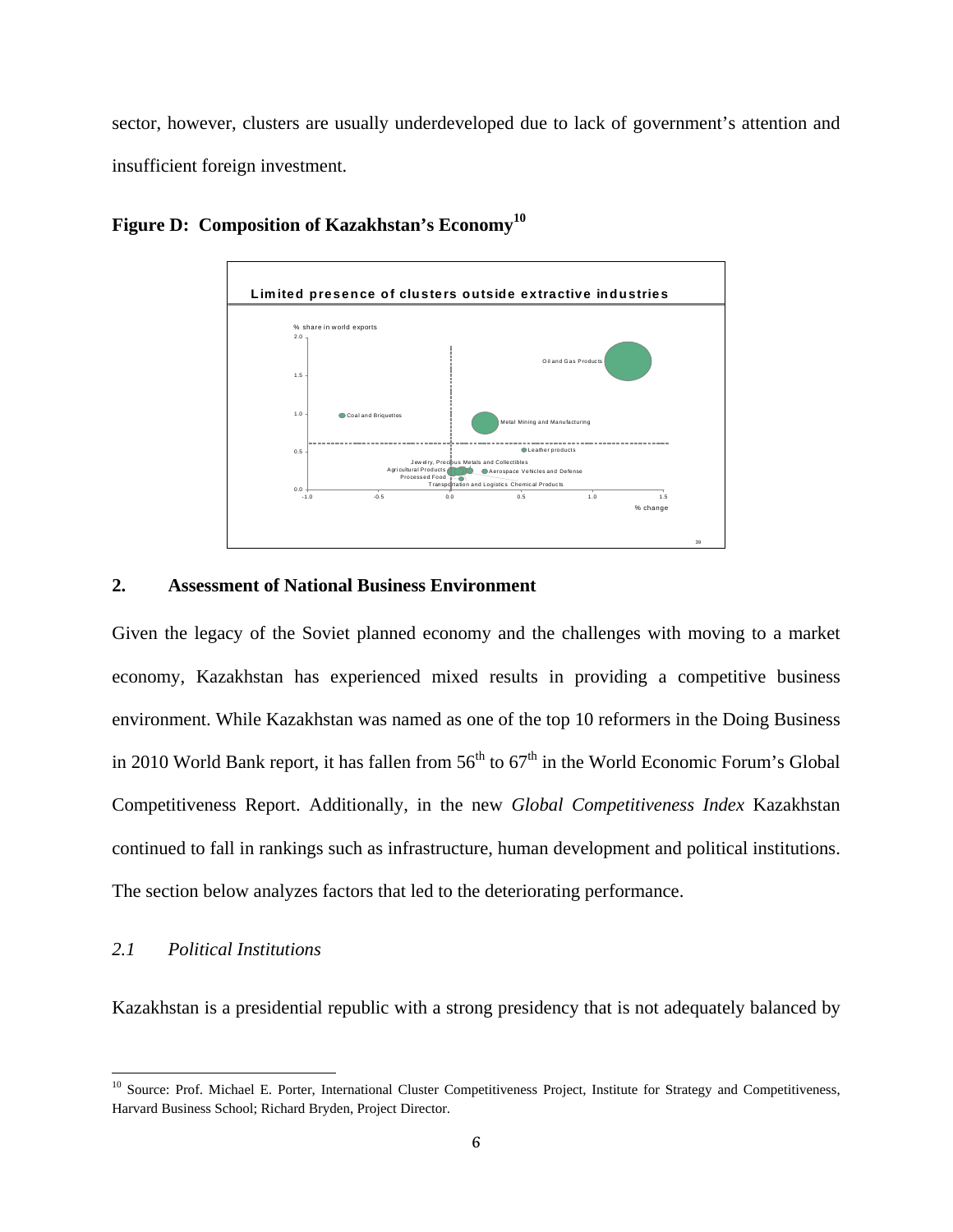the legislative or judicial branches. In 2005 Nursultan Nazarbayev, who has been in power since Kazakhstan's independence in 1991, was re-elected President for a second seven-year term. Two years later the Constitution was amended to remove the two-term limit for the first President. Opposition parties have remained weak. Given the regime's tightening of control of all media outlets, regular reshuffling of key government positions, and detention of key opposition leaders, presidential power is expected to remain strong.

The concentrated leadership has coincided with weakening of the executive branch due to frequent movements (every 1-2 years) of key public sector personnel. This has promoted a lack of accountability and corruption among government officials. Institutional capacity to define and implement a sustainable national economic strategy has been extremely weak. The average age is 30 for ministers and 27 for other state employees.<sup>11</sup> The power of the center has also contributed to lack of authority for local governments in the regions of Kazakhstan.

Rampant corruption has remained one of the biggest hurdles for improving Kazakhstan's business environment. The 2010 Global Competitiveness Report survey respondents cited corruption as the most problematic factor for doing business in the country. Kazakhstan ranked 120<sup>th</sup> out of 180 countries in the 2009 Transparency International's Corruption Perceptions Index. According to the 2010 Country Commercial Guide for U.S. Companies, corruption remains widespread in the judiciary, police and customs areas.

## *2.2 Social context*

Given the vast territory, Kazakhstan population is small, amounting to 15.3 million people. Over 100 nationalities reside in Kazakhstan; in the 1999 census, 53% of inhabitants were Kazakh,

 <sup>11</sup> Source: Interview on March 20, 2010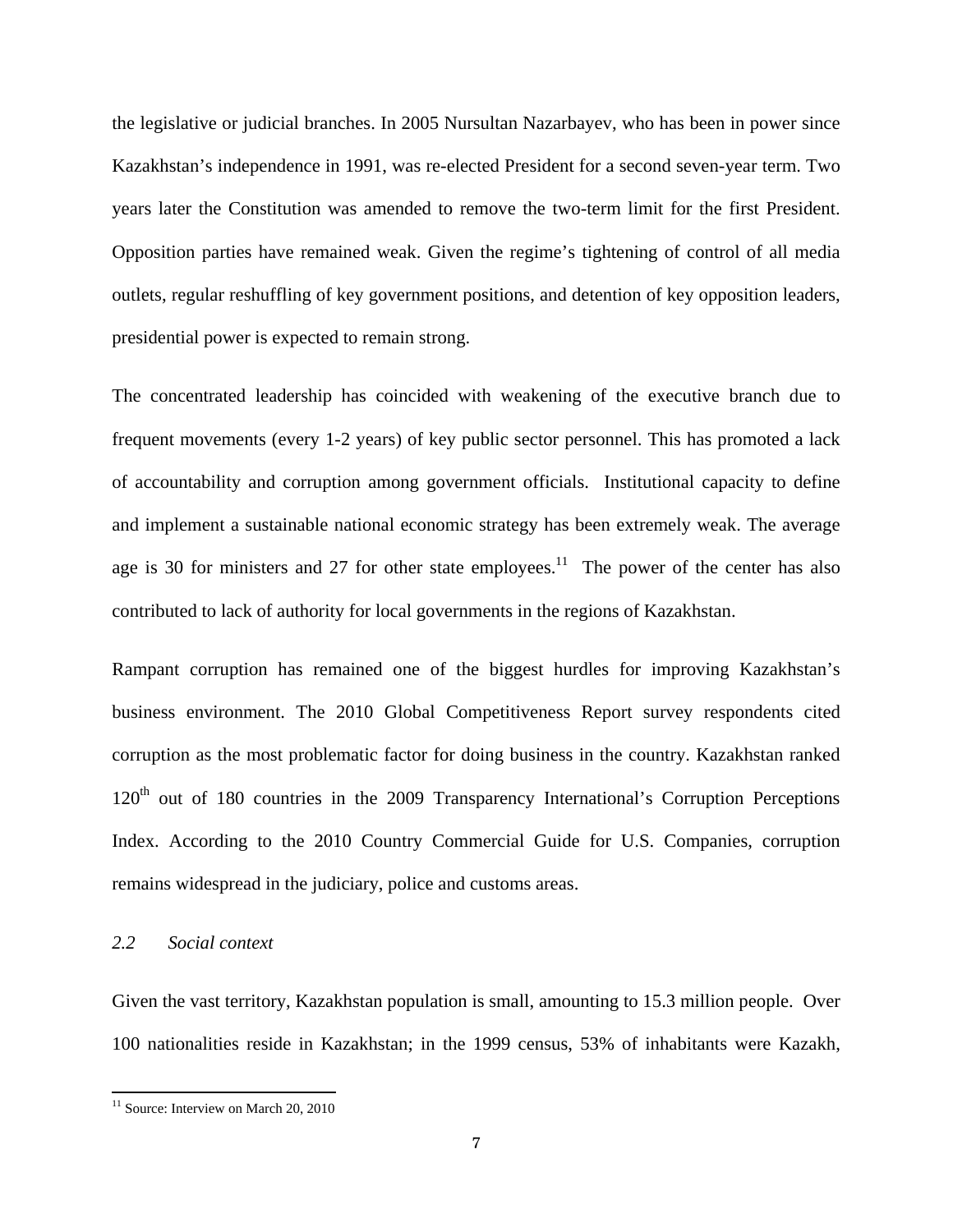30% Russian, 2% Uzbek, 2% German. By contrast, in 1991 the Kazakh and Russian populations were almost equal. The massive exodus of Russian and German populations over the last 19 years (appr. 2 million people) resulted in net migration deficit of -3.3 individuals per 1,000 people in 2006.<sup>12</sup> The quality of healthcare has continued to deteriorate since independence due to lack of funding and emigration of qualified personnel. Between 1989 and 2001, the ratio of doctors per 10,000 inhabitants decreased 15% to 35, and the ratio of hospital beds per 10,000 inhabitants fell by 46% to 74. By 2006 a mere 2.5% of GDP has been spent on healthcare.<sup>13</sup> The underinvestment and net negative migration have contributed to slow population growth.

Kazakhstan inherited a strong primary and secondary educational institution system from the Soviet Union. As a result of mandating education until age of 15, the literacy rate of Kazakhstan is 97%.<sup>14</sup> However, the quality of public education system has declined since the Soviet era due to lack of funding and the emigration of Russian and German teachers. The number of private colleges and universities rapidly increased over the last 15 years as private institutions were preferred by those who could afford them. However, while enrollment of students in higher education has doubled between 2001 and 2006, quality of education has not improved.

## *2.3 Government Policies*

As mentioned earlier, inexperience, lack of accountability and frequent movement of personnel have resulted in a low capacity for the government to establish and implement a coherent economic policy. Economic development has suffered from lack of focus, consistency and tangible results. Between 2003 and 2010 various governmental agencies have created at least

 $12$  Source: Library of Congress – Federal Research Division

 $13$  Ibid

<sup>&</sup>lt;sup>14</sup> Source: EIU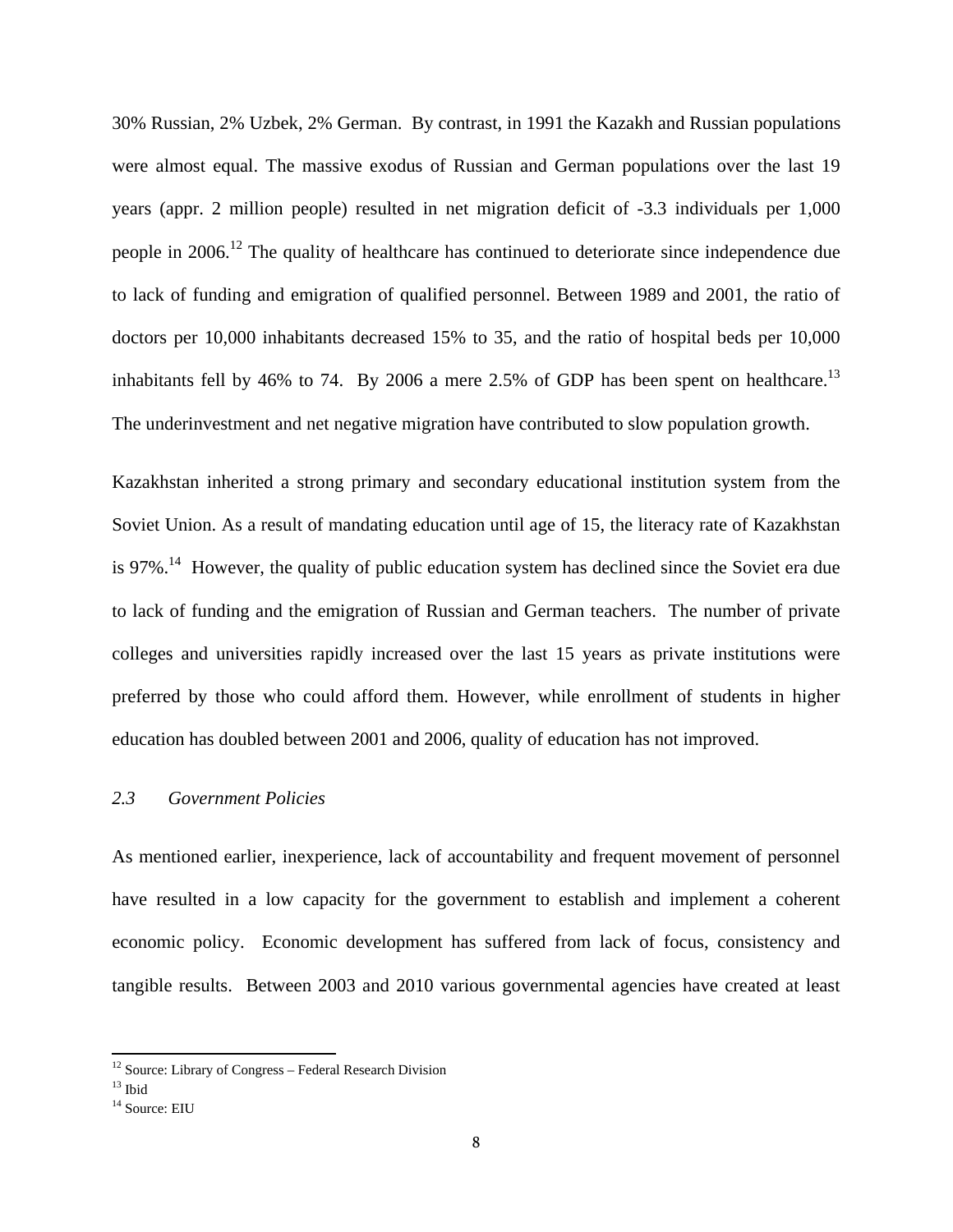five strategic policy documents that overlapped one another. Figure E summarizes these policies and their lack of achievement of tangible results.

| Strategic approach to economic development lacks focus,<br>consistency, and tangible results |                                                                                                                                    |                                                                                                   |                                                                                                           |                                                                                                                 |                                                                                                                     |
|----------------------------------------------------------------------------------------------|------------------------------------------------------------------------------------------------------------------------------------|---------------------------------------------------------------------------------------------------|-----------------------------------------------------------------------------------------------------------|-----------------------------------------------------------------------------------------------------------------|---------------------------------------------------------------------------------------------------------------------|
|                                                                                              | Industrial<br>Innovation<br>Development<br>Strategy of<br>Kazakhstan for<br>2003-2015                                              | Industrialization<br>program 2020                                                                 | Kazakhstan 2030<br>Development<br>program                                                                 | Top 50 of<br>Competitive<br>Economies                                                                           | <b>Cluster strategy</b>                                                                                             |
| Goals                                                                                        | Increase productivity<br>Cultivate business-<br>friendly environment<br>Diversify economy<br>Participate in innov.                 | Use mineral wealth<br>to expand and<br>diversify the<br>economy                                   | Improving<br>prosperity, security<br>and improved living<br>standards for all<br>Kazakhs                  | To be in the top 50 of<br>the Global<br>Competitiveness<br>Rankings by 2020                                     | Increase competitive<br>economic growth while<br>reducing reliance on oil<br>and raw materials<br>extraction sector |
| Tools                                                                                        | Investments through<br>6 state agencies<br>(development banks,<br>innovation fund.<br>investment fund, etc)                        | 10 branch programs<br>23 master plans<br>Scheme of rational<br>distr. of production<br>capacities | Targeted form of<br>social assistance<br>for low-income<br>families, basic<br>pension introduced          | Incubating knowledge<br>economies: A new<br>scientific and education<br>complex entitled the<br>New University. | Strategic action plans<br>and implementing a<br>skills and knowledge<br>program                                     |
| Out-<br>comes                                                                                | 70% of exports still in<br>the raw materials<br>Most investments by<br>the state agencies did<br>not generate<br>sufficient income | To be determined                                                                                  | The number of poor<br>people below the<br>poverty threshold<br>has been reduced<br>to less than one fifth | Decreased in rankings:<br>$2006 - 56$ th<br>$2007 - 61st$<br>$2008 - 66$ th<br>$2009 - 67$ th                   | "Services for this<br>domain have been<br>discontinued"                                                             |
| Date                                                                                         | 2003                                                                                                                               | 2010                                                                                              | 1997                                                                                                      | 2006                                                                                                            | 2004                                                                                                                |
|                                                                                              | Sources: Government of the Republic of Kazakhstan, Global Competitiveness Report                                                   |                                                                                                   |                                                                                                           |                                                                                                                 | 12                                                                                                                  |

**Figure E: Summary of Strategic Initiatives** 

The cluster strategy has been renamed "Industrial Map" strategy and has been assigned different government authorities to implement the changes. It is noteworthy that all plans were driven centrally by the government and private sector has not been involved in execution.

## *2.4 Institutions for Collaboration (IFC)*

 Given the significant government influence in the private sector there have been relatively few institutions of collaboration created. There are chambers of commerce within different regions and for certain constituencies, such as the US Chamber of Commerce, however, they do not appear to play a significant role in economic development. There have been a growing number of IFCs within the oil and gas value chain, but relatively few in other industries. The IFCs in the oil and gas sector will be discussed in detail later in the paper.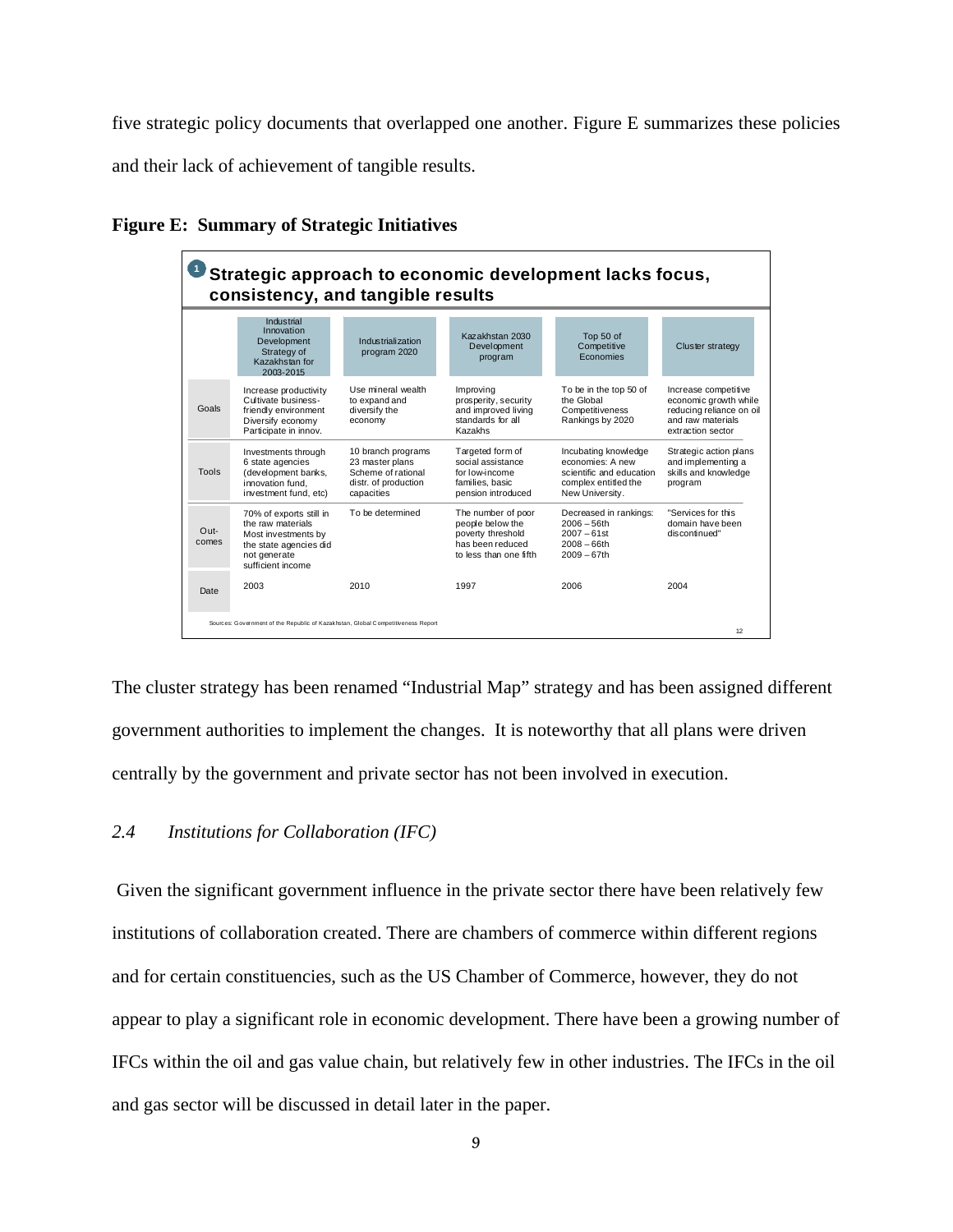## *2.5 National Diamond*

#### **Figure F: National Diamond**



#### Factor/Input Conditions

Kazakhstan has mixed factor input conditions. Its strong primary education system has led to a literacy rate of 97%, promising a high quality labor force. The bulk of its population is Russianspeaking, which helps Kazakhstan maintain close economic ties with Russia, as evidenced by the recently established customs union. Despite these advantages, Kazakhstan is still faced with several key challenges that it needs to address to become more competitive.

First, Kazakhstan's transportation infrastructure falls short of the needs of a vast country that has the highest volume of road and shipping per capita (Library of Congress – Federal Research Division, 2006). Two-thirds of Kazakhstan's 23,000 kilometers of main highways are in poor condition. Its railroad system is mainly concentrated in northern part of the country and is badly in need of repair. Kazakhstan's telecommunication system also performs poorly, as it only offers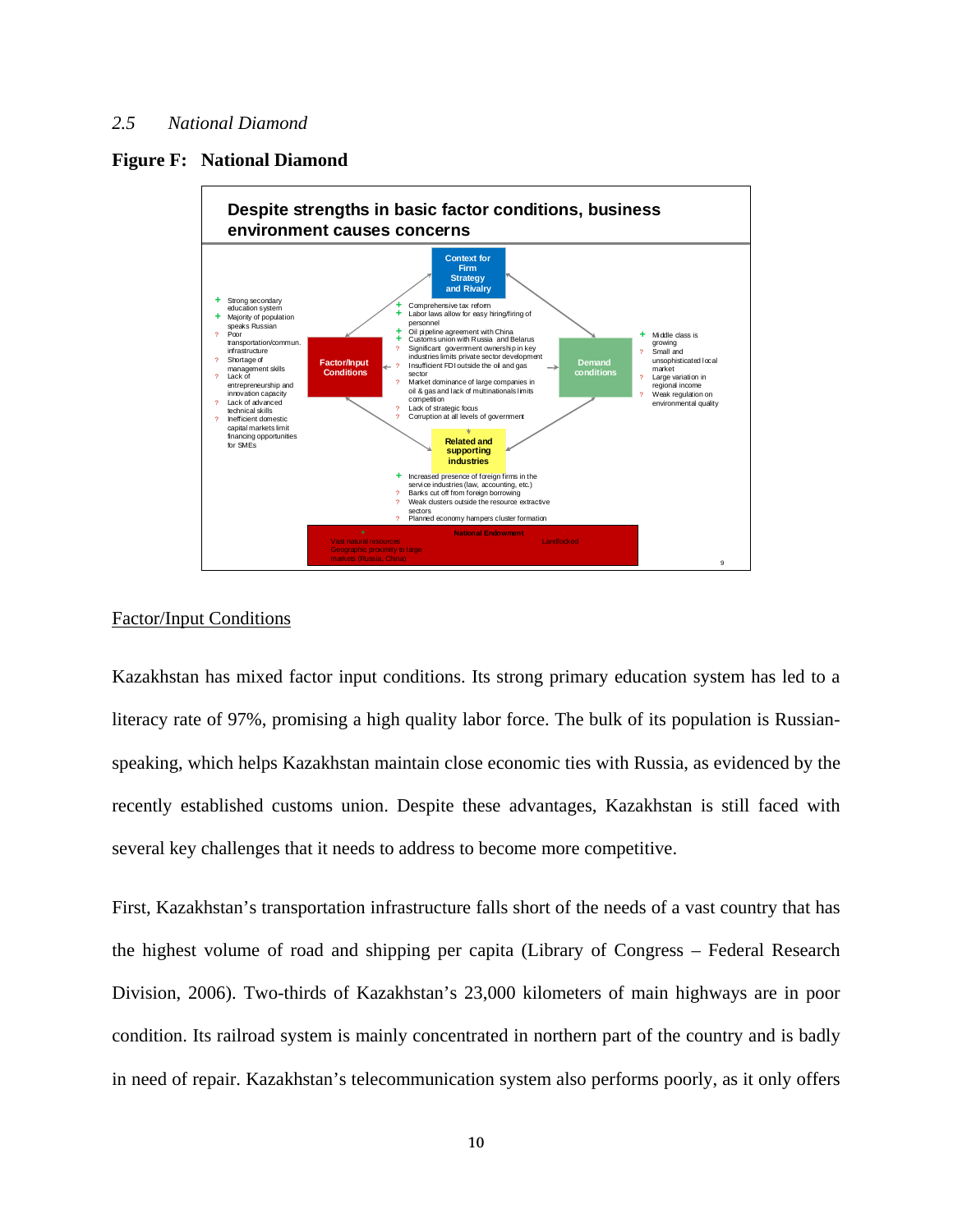15 lines per 100 inhabitants. So far, despite the government's advocacy for upgrading infrastructure, repairs and expansion have failed to attract sufficient investments. The country has relatively weak and inefficient capital markets, which makes it difficult for SME's to attract financing. In addition, Kazakhstan's weak secondary education system has led to a lack of the management and advanced technical skills needed to move to higher value added activities.

#### Demand Conditions

With its income per capita rising by  $168\%$  to \$11,410 in 2008 from \$42,60 in 1999<sup>15</sup>, Kazakhstan has seen a surging middle class that demands a wider variety of goods and services. Yet income disparity prevails among regions: an affluent region such as Atyrau accounts for 25.7% of national GDP with a population of  $380,000$  <sup>16</sup>, while Almaty Oblast only contributes 1.7% with a population of 1,603,700 as of  $2008<sup>17</sup>$ . Lack of professional education in both rural and urban areas and poor urban infrastructure are the main barriers that have significantly limited opportunities for population mobility and resulted in small underdeveloped local markets.

#### Firm Strategy and Rivalry

Kazakhstan has made some progress in reforms, for example recent labor laws allowing flexibility to hire/fire personnel. However, many challenges still exist.

First, there has been an alarming trend of increasing government control over the economy. The combined Samruk-Kazyna National Welfare Fund manages state assets in oil and gas, energy, transportation, telecommunication, and financial and innovation sectors; and, it is estimated to

<sup>&</sup>lt;sup>15</sup> Source: EIU

<sup>16</sup> http://en.wikipedia.org/wiki/Atyrau\_Province

<sup>17</sup> http://en.wikipedia.org/wiki/Atyrau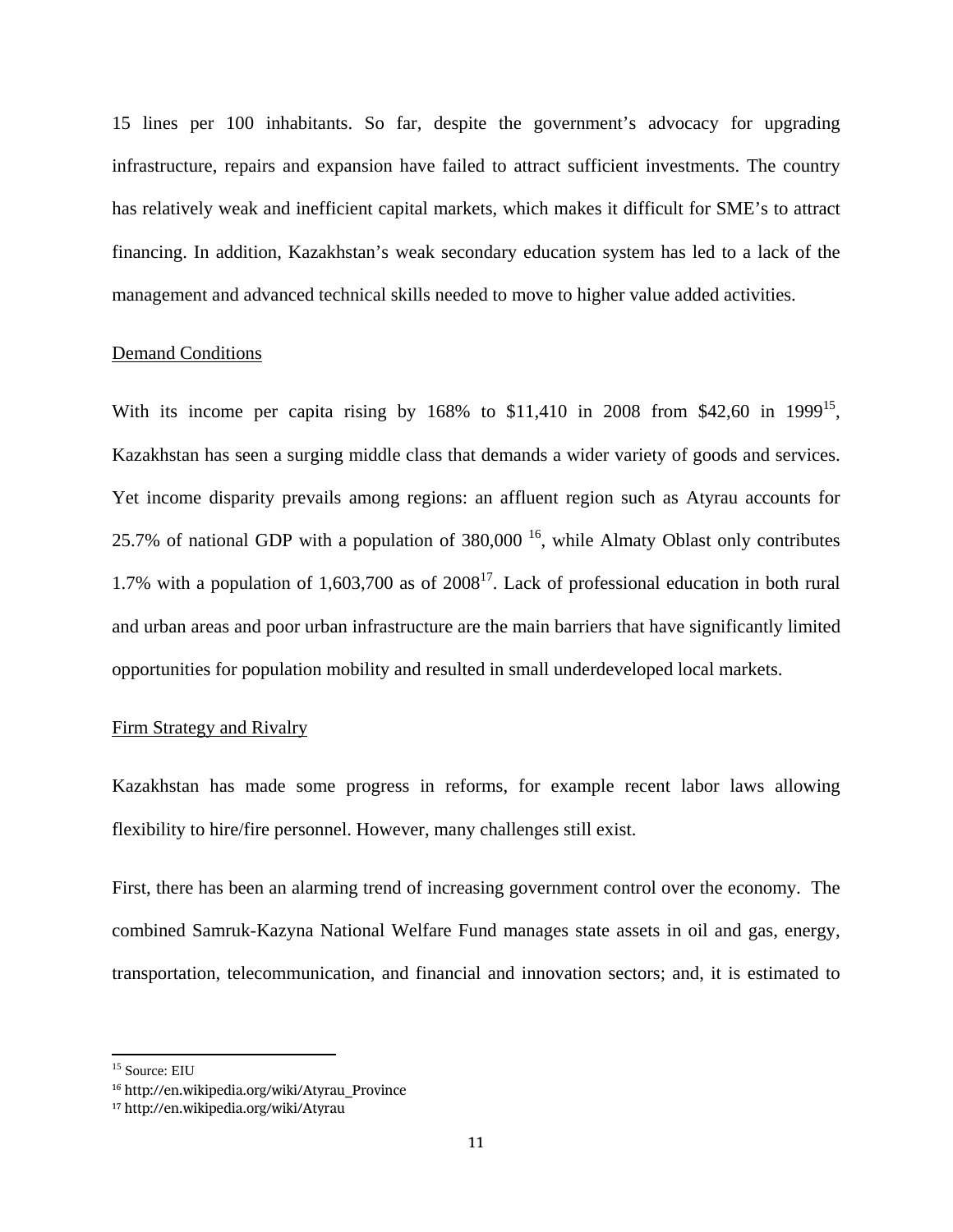control up to 91% of Kazakhstan's assets.<sup>18</sup> Fifty percent of the top ten companies by revenue in 2006 had government as a key shareholder.<sup>19</sup> Since the 2008 financial crisis, reverse privatizations started taking place, especially in the banking sector. In 2009 government took control of the second largest bank in Kazakhstan, BTA, and a top four bank, Alliance Bank, citing inability of companies to survive under the creditor pressure. Figure G demonstrates the top-heavy structure of Kazakhstan's business environment and government as a key participant.

**Figure G: Composition of Players in the Market** 



In an effort to save state companies, government has mandated that all state development institutions (such as Kazakhstan Development Bank, Investment Fund, etc) must lend to stateowned enterprises only.<sup>20</sup> This has left small-and-medium enterprises (SMEs) strapped for working capital and many have failed as a result.

<sup>&</sup>lt;sup>18</sup> Source: Country Guide – US Commercial Services

<sup>19</sup> Source: Statistical Agency of Kazakhstan; BCG; Factiva

 $20$  Source: Interview on March 20, 2010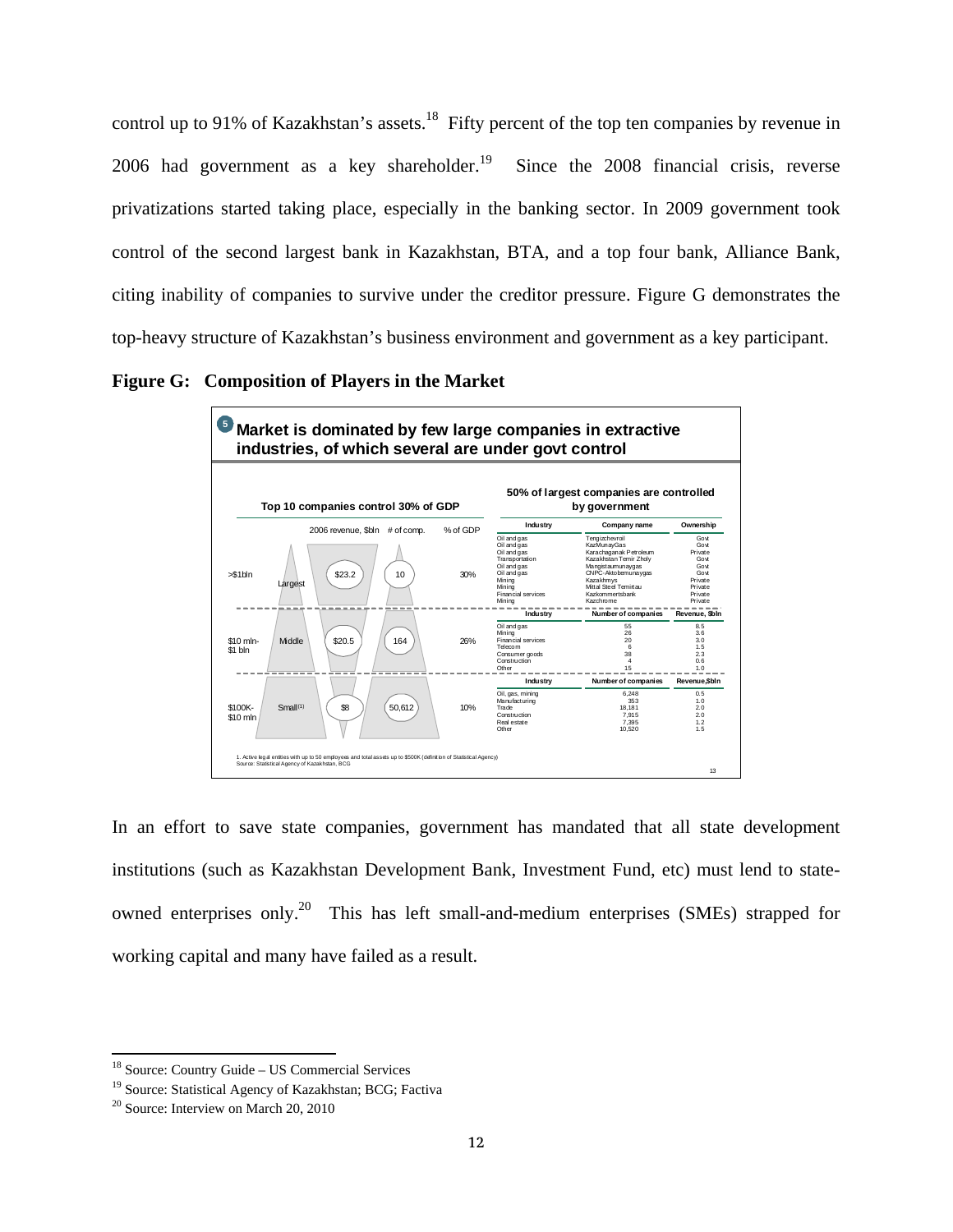Increasing state control and negative legislative trends toward foreign investors have also contributed to limited FDI into sectors outside of oil and gas. In 2008, FDI amounted to \$20 billion while in 2009 Kazakhstan attracted only \$9.7 billion.<sup>21</sup> Of this amount, the majority (estimate:  $70\%$ )<sup>22</sup> was invested in the oil & gas sector. Despite continuously increasing investment in Kazakhstan's energy sector, concerns remain about the government's challenges of contractual rights, preferences for domestic companies, and creation of mechanisms for intervention in foreign companies' operations, particularly procurement decisions. Together with vague and often contradictory legal provisions that are arbitrarily and inconsistently enforced, these negative tendencies feed a perception that Kazakhstan is less than fully open to investment. These factors lead to the limited number of MNCs outside the extractive resource industry, limiting rivalry. Additionally, the current labor law has a quota for foreign labor - only 0.75% of total workforce can be outside of Kazakhstan, again limiting company's ability to compete.<sup>23</sup>

#### Related and Supporting Industries

On a positive note, in recent years more foreign services firms such as accounting, legal and consultancy services have entered the country. These firms have generally followed the foreign firms that participate in the oil and gas industry. However, there are still very few clusters outside the extractive resource industry, which leads to overall weak supporting industries.

## **3. Country Recommendations**

Given its geographic location, Kazakhstan should strive to leverage the significant markets of Russia and China by becoming a hub of business in Central Asia. Political stability and healthy business environment will become Kazakhstan's competitive advantages as compared to its

<sup>21</sup> Source: EIU

<sup>22</sup> Source: CMAR

<sup>23</sup> Source: Country Guide – US Commercial Services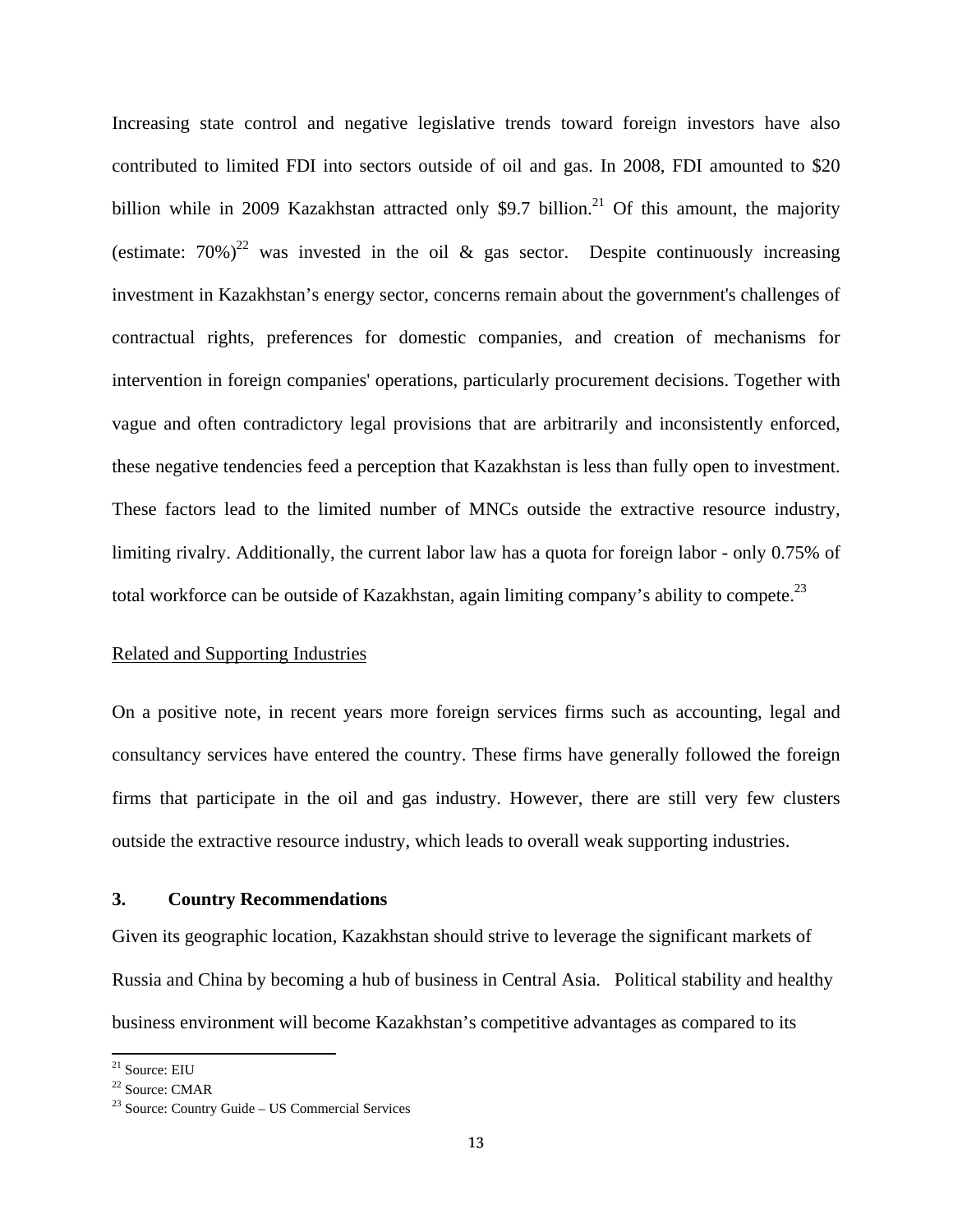Central Asian neighbors and increase incentives for companies seeking entry into Central Asia to establish headquarters and drive their business from Kazakhstan. To achieve this, Kazakhstan needs to improve its logistical infrastructure, eliminate corruption, and improve education, among other issues. The following section discusses priorities for Kazakhstan and provides more detailed recommendations in a table.

Based on the vision for the country, a major task for Kazakhstan should be a creation of a coherent strategy of economic development for the next decade focusing on the improvement of business environment, including development of infrastructure, strengthening of the legal and political institutions, and attraction of FDI. Without a strategy that clearly establishes implementable actions, realistic milestones and aligns responsibilities between private and public sector, Kazakhstan will not be able to achieve the vision of becoming a business hub in Central Asia. As part the strategy, a formal coordinating agency should be created that will have executive power and responsibility for achievement of the strategic milestones.

However, in order to have capabilities to produce a viable, realistic and dynamic strategy, Kazakhstan needs to strengthen its political institutions. In the short run, weakness of both local governments and legislative branch should be addressed in order to counteract the strong pull of the center. Strengthening of local governments can start with establishment of democratic elections of "akim" (head) of regions and other key local government officials. The ability of local communities such as civic groups, business leaders and others to influence decisions of the local governments via votes will facilitate reduction in corruption and increase accountability of local officials.

Also, local governments should be vested with powers to develop regional clusters using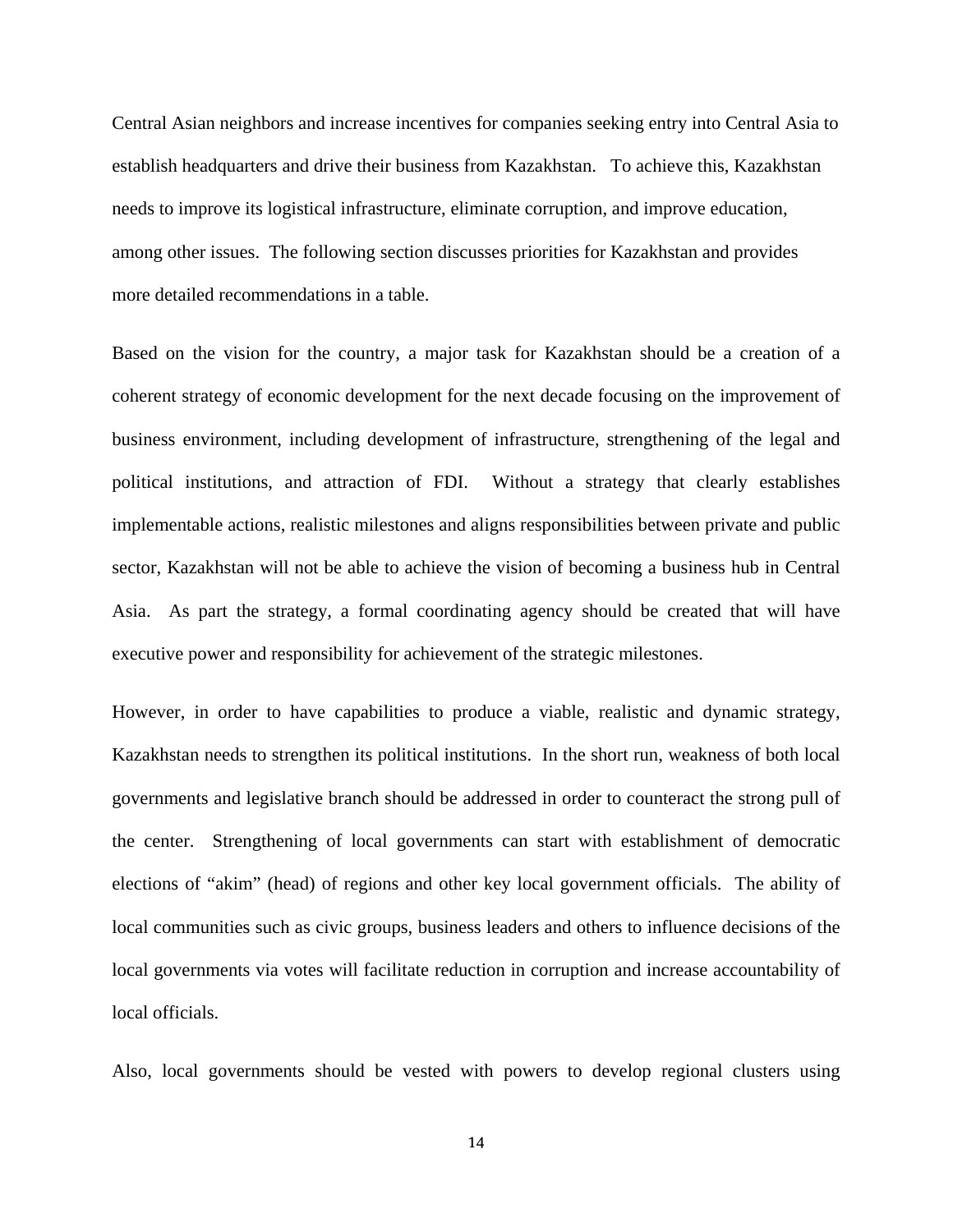endowments and competitive advantages of a particular region. The cluster efforts should be led with a "bottom-up" approach where regional governments work with local businesses (including both MNCs and domestic enterprises) to develop a comprehensive cluster policy that will address the needs of local businesses. A national agency can be used to facilitate the exchange of best practices among local governments. Additionally, institutions for collaboration, created with assistance from international agencies and companies, should be developed to ensure transfer of international expertise and to attract foreign capital. To illustrate the government's commitment to foreign corporations, Kazakhstan should establish a timeline for withdrawing government ownership in the private sector and develop and enforce monopoly regulations.

As a second priority, Kazakhstan should develop a comprehensive strategy to attack corruption on the national level (police, legal system and executive branch). This can be accomplished through 1) professionalization of the national government institutions, 2) limiting presidential term to total of eight years, 3) limiting an ability of the President to appoint legislative powers.

As a third priority, the government should partner with the private sector (local and international) to start the development of logistical framework with a view of connecting Russia, China and other Central Asian republics.

| Area             | <b>Overall</b><br>recommend-<br>ations                  | <b>Short-term</b>                                                                                                                                                                                                                                     | <b>Medium-term</b>                                                                                                                                                                                                                                                                                                                                            |
|------------------|---------------------------------------------------------|-------------------------------------------------------------------------------------------------------------------------------------------------------------------------------------------------------------------------------------------------------|---------------------------------------------------------------------------------------------------------------------------------------------------------------------------------------------------------------------------------------------------------------------------------------------------------------------------------------------------------------|
| Public<br>sector | Strengthen<br>Kazakhstan's<br>political<br>institutions | Attract professional diaspora – ethnic<br>$\bullet$<br>Kazakhs and Russians/Germans with<br>roots in KZ<br>Institute professional training for<br>$\bullet$<br>government officials<br>Engage local government in cluster<br>$\bullet$<br>development | • Pursue a creation of a coherent strategy<br>with quick wins, implementable actions<br>and realistic milestones by establishing a<br>formal coordinating government<br>organization<br>Design a process to ensure transparency<br>٠<br>and consistency.<br>Institute professional civil service with<br>$\bullet$<br>transparent rules and performance-based |

promotion.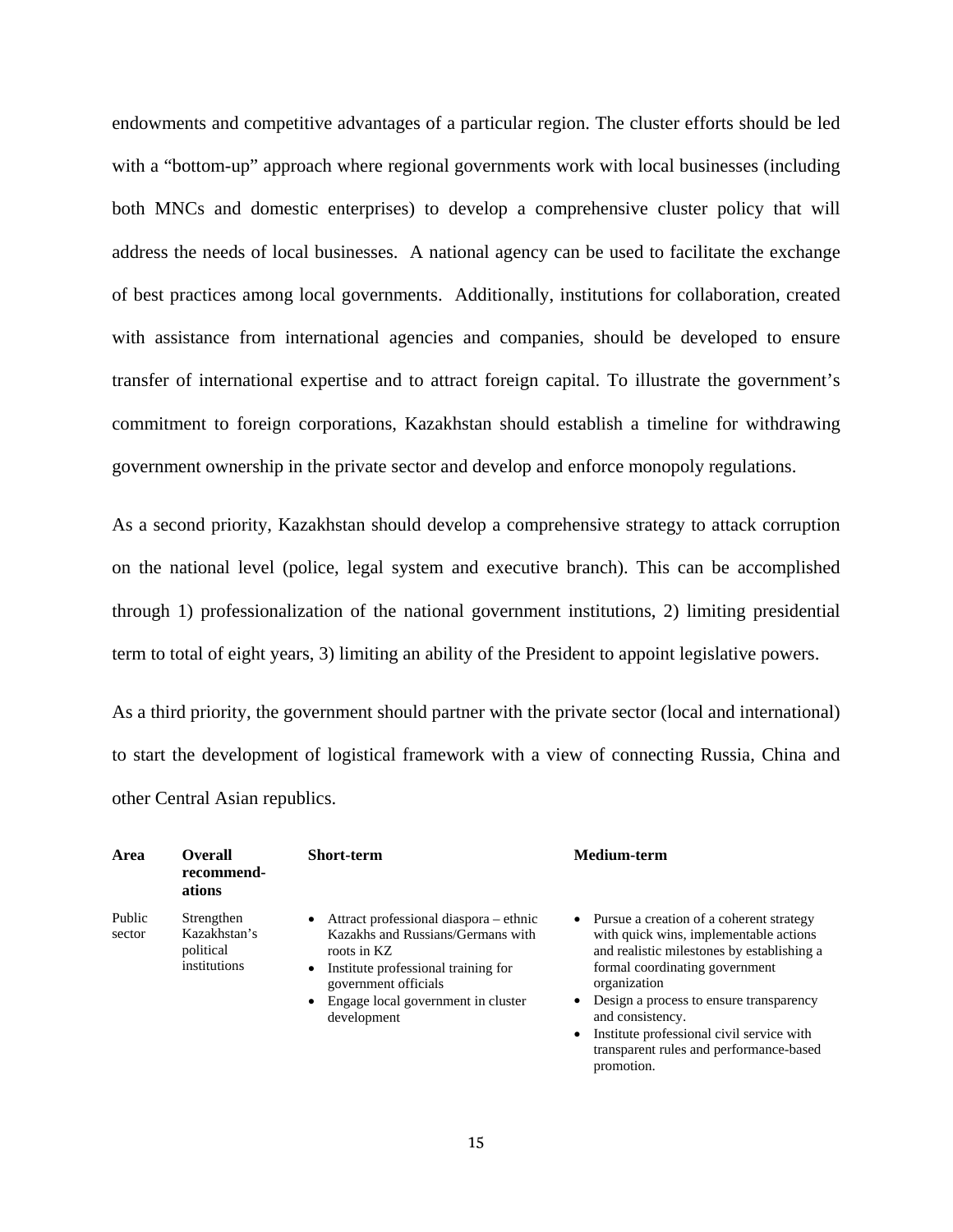| Public<br>sector               | Address corruption<br>at all government<br>levels                                                        | Implement a comprehensive anti-<br>corruption strategy, including national<br>and local government - increase salaries<br>and punish corrupt behavior<br>Remove requirement for government<br>$\bullet$<br>institutions to go through a long tender<br>process                     |                                                                                                                                                                                                                   |
|--------------------------------|----------------------------------------------------------------------------------------------------------|------------------------------------------------------------------------------------------------------------------------------------------------------------------------------------------------------------------------------------------------------------------------------------|-------------------------------------------------------------------------------------------------------------------------------------------------------------------------------------------------------------------|
| Physical<br>infrastru<br>cture | Develop railroad,<br>airline, highway<br>and telecom<br>infrastructure                                   | Use private-public partnerships to<br>upgrade highway system<br>• Open domestic market for airline and<br>telecom business<br>Continue to push for railroad<br>privatization                                                                                                       | Design a long-term plan of how to<br>develop infrastructure based on value<br>proposition (linkages between<br>neighbors)                                                                                         |
| $Com-$<br>petition             | Increase<br>competitiveness of<br>domestic business                                                      | Create transparent SME lending<br>institutions<br>Support entrance of foreign banks<br>Simplify regulatory procedures to<br>$\bullet$<br>register, license and report activities of<br>businesses                                                                                  | Start privatization process – divest state<br>assets in non-resource industries<br>Ensure independent banks<br>Establish competition authority                                                                    |
|                                | Increase FDI into<br>non-resource<br>sectors                                                             | Remove labor quota on foreign<br>personnel<br>Encourage skill transfer programs as<br>part of FDI commitment<br>Actively involve existing multinational<br>companies in setting up private sector<br><b>IFCs</b>                                                                   | Develop a comprehensive plan to attract<br>FDI, IFCs, NGOs, etc.<br>- Government agency to target, attract<br>and support investors<br>- Export Processing Zones<br>Make cities attractive to expats<br>$\bullet$ |
| Cluster<br>develop-<br>ment    | Focus on<br>upgrading/<br>developing clusters<br>that have potential<br>given location and<br>endowments | Focus on existing budding clusters<br>(logistics, food processing, construction)<br>materials, oil & gas equipment)<br>Create new private sector driven<br>institutions to support clusters<br>Allow private sector institutions to<br>$\bullet$<br>participate in economic policy | Launch public-private sector institutions<br>for workforce development                                                                                                                                            |
| Skill<br>develop-<br>ment      | Address lack of<br>technical/<br>managerial<br>skills                                                    | Continue scholarship program for<br>$\bullet$<br>students higher education abroad<br>Create educational standards for<br>secondary and higher education<br>Improve IT skills in secondary ed.<br>$\bullet$                                                                         | Set up a workforce development council<br>to align business needs with educational<br>capabilities<br>Strengthen technical training programs<br>through foreign hiring                                            |

Source: Team analysis and Michael Porter's Kazakhstan Competitiveness Presentation

# **C. Oil & Gas – Cluster Analysis**

## **4 Cluster Overview and Performance**

# *4.1 Geography*

Kazakhstan possesses unique geographical features that lead the country's oil and gas cluster to be spread throughout the entire country, instead of one specific geographical area. Around 70% of Kazakhstan's oil and gas reserves, both onshore and offshore, are concentrated in Western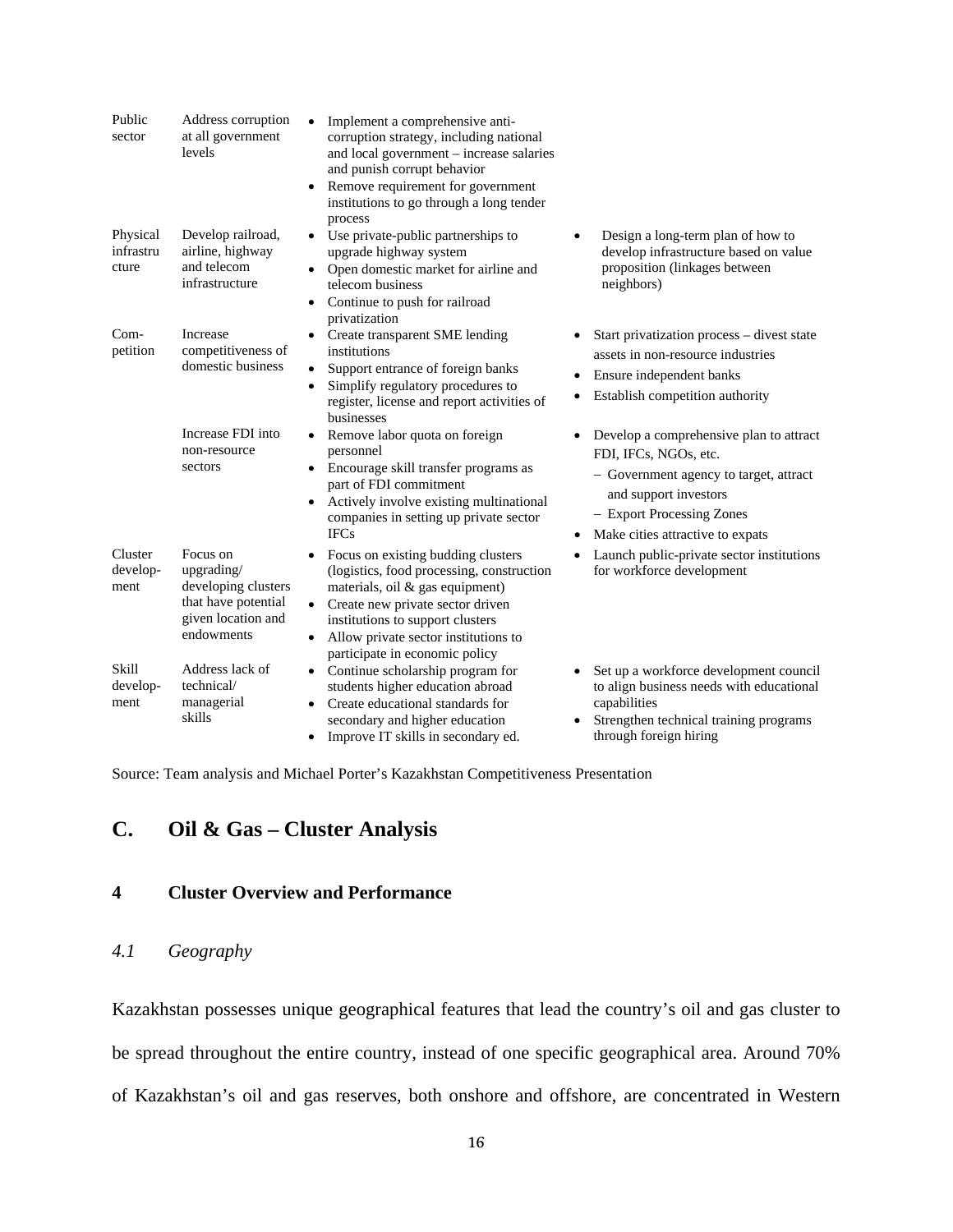Kazakhstan around the city of Atyrau (population of 154,000 people). Some oil reserves are also located in Southern Kazakhstan but the prospects for new discoveries there are not very promising. <sup>24</sup> The pipeline goes across the country with continuous effort to expand pipeline infrastructure to bring oil to China. Finally, the capital of the country, Astana (estimated population of 692,000) is hosting the country headquarters for the oil and service companies as well as numerous emerging institutions of collaboration that support to the entire cluster. Therefore, it is impossible to define a specific region for the oil and gas cluster in Kazakhstan and instead it should be viewed in the context of the entire country.





## *4.2 History of Cluster*

Oil was first discovered in Kazakhstan in 1911, but very little oilfield development was done until the country became independent in 1991. According to Lukoil CEO Vagit Alekperov, the Soviet government put much more resources into developing oil and gas infrastructure in other parts of the USSR, keeping the exploration in Kazakhstan for the future<sup>26</sup>. Starting 2001, Kazakhstan's government found itself in a position of having to develop its own economy and

<sup>&</sup>lt;sup>24</sup> Source: US-Kazakhstan Business Association: http://www.uskba.net/about\_energy.htm

<sup>&</sup>lt;sup>25</sup> Source: CIA

<sup>&</sup>lt;sup>26</sup> Interview with Vagit Alikperov, March 17, 2010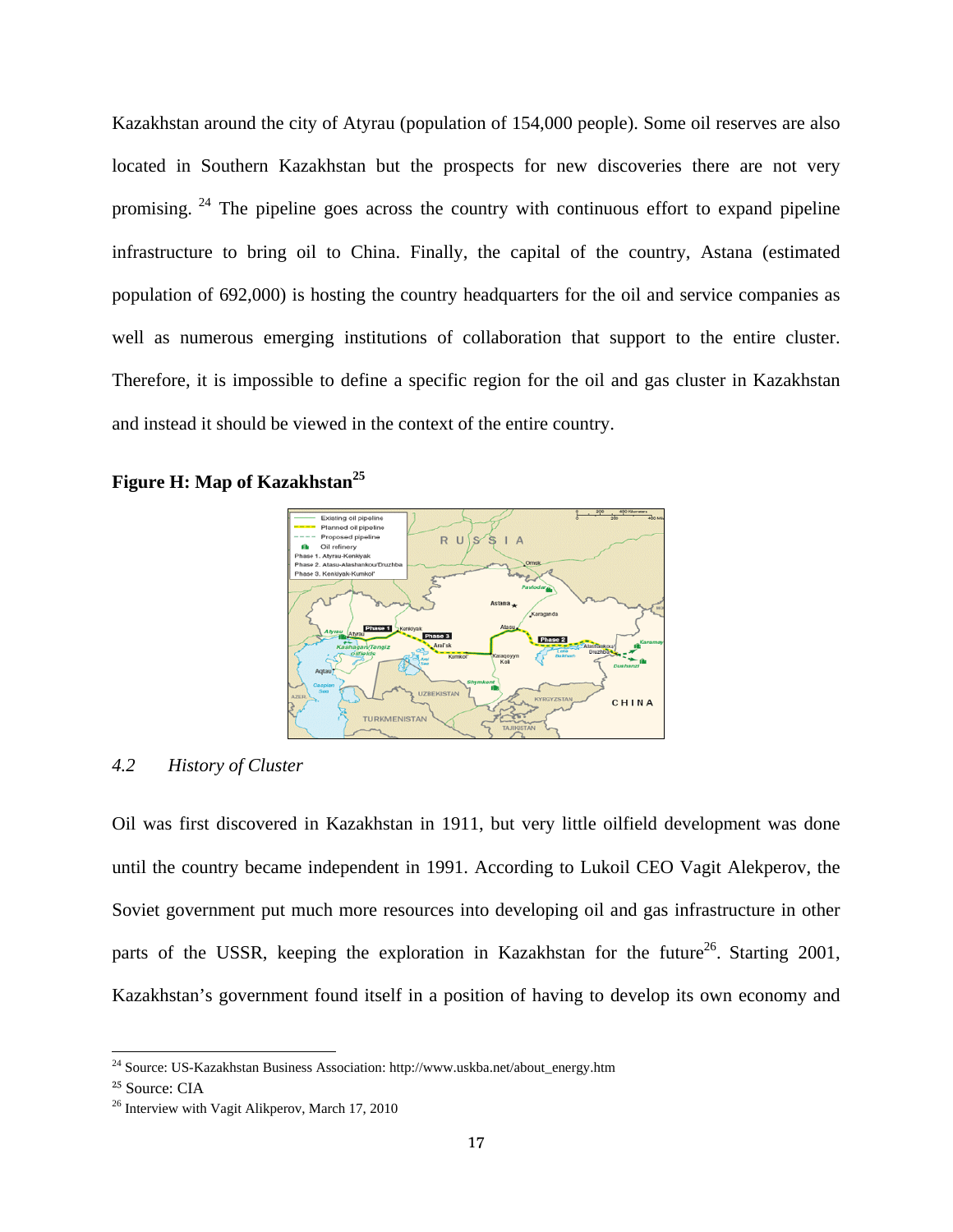developing the natural resource base, the main endowment of Kazakhstan, was simply a matter of survival for the country and government. Lacking the required sophistication to take advantage of their natural resources, the country began attracting FDI for the exploration and production of oil and gas. Until recently, when Kazakhstan parliament enabled government to alter or cancel contracts with foreign oil companies, foreign multinationals enjoyed relatively favorable investment conditions and support from the government entities.

## *4.3 Global Oil and Gas Industry*

Since the late 1990s and until the financial crisis the global oil industry had enjoyed unprecedented increases the market prices for oil, mainly inspired by tremendous growth in consumption coming primarily from China and other emerging markets. Gas prices, which generally follow the oil price trend, have increased dramatically as well. Growth in production followed, producing an additional incentive to invest in oil and gas sectors throughout the world.

## *4.4 Institutions for Collaboration and Cluster Initiatives*

Realizing the importance of the institutions for collaboration for the successful oil and gas clusters throughout the world, the government of Kazakhstan supported the creation of several institutions that support the cluster. For example, government-supported oil and gas conference KIOGE became Central Asia's largest and most influential trade event for oil and gas industry. It supported the entrance of more than  $5,000$  companies into the market.<sup>27</sup> Non-profit organization KazEnergy is active in establishing a dialogue between business and government authorities on protecting the interests of industry enterprises. <sup>28</sup> Finally, The New University in Astana was recently established by the government as an institution that develops the relevant skills in the

<sup>&</sup>lt;sup>27</sup> Source: Kazakhstan International Oil & Gas Exhibition and Conference, http://www.kioge.com/2010/

<sup>28</sup> Source: Kazenergy, *www.kazenergy.com/*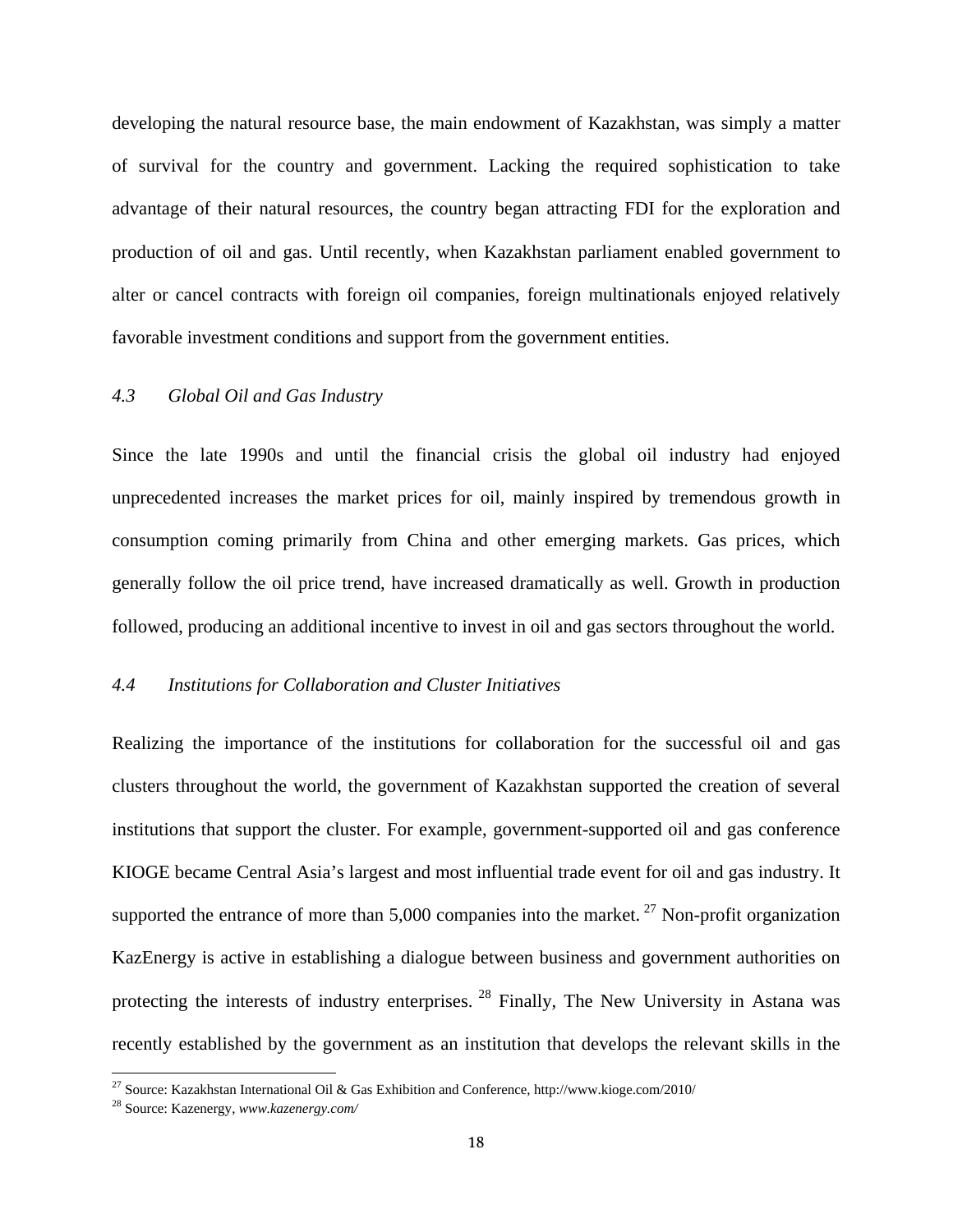cutting-edge technology for oil and gas companies by utilizing partnerships with leading foreign schools. Despite a number of initiatives the IFCs have seen limited success in improving the competitiveness of the cluster.

While several governmental cluster development projects are also underway in Kazakhstan, their top-down design and failures in the past leave the experts with mixed feelings about their prospects. For example, the government and private sector have collaborated to create the Energy City initiative in Aktau (city in Western Kazakhstan with 188,000 population), which will bring together a mix of energy related companies, multiple customers, and suppliers. Another initiative, called Accelerated Industrial Innovation Program for 2010-2014, is aiming at increasing competitiveness in the cluster by diversifying its activities to higher value added pieces of the value chain. 29 However, its top-down design and implementation, which has been managed almost exclusively by the Ministry of Industry and New Technologies, have led to limited success at this time.

## *4.5 Kazakhstan Oil and Gas Cluster Value Chain*

Kazakhstan is one of the largest oil producers (ranked #19 by EIA) and owner of oil reserves (ranked #11 by EIA) in the world. Unlike some large producers, such as Iran and Venezuela, Kazakhstan has a fairly complex and well developed value chain. Iran for example is lagging behind because its exploration activities are dominated today mainly by Chinese companies versus in Kazakhstan we see a lot of competition among multinationals. Venezuela, having gone through nationalization in oil services in 2009, limited competition as well. (EIA)

<sup>&</sup>lt;sup>29</sup> 70% of FDI inflow goes into oil & gas sector.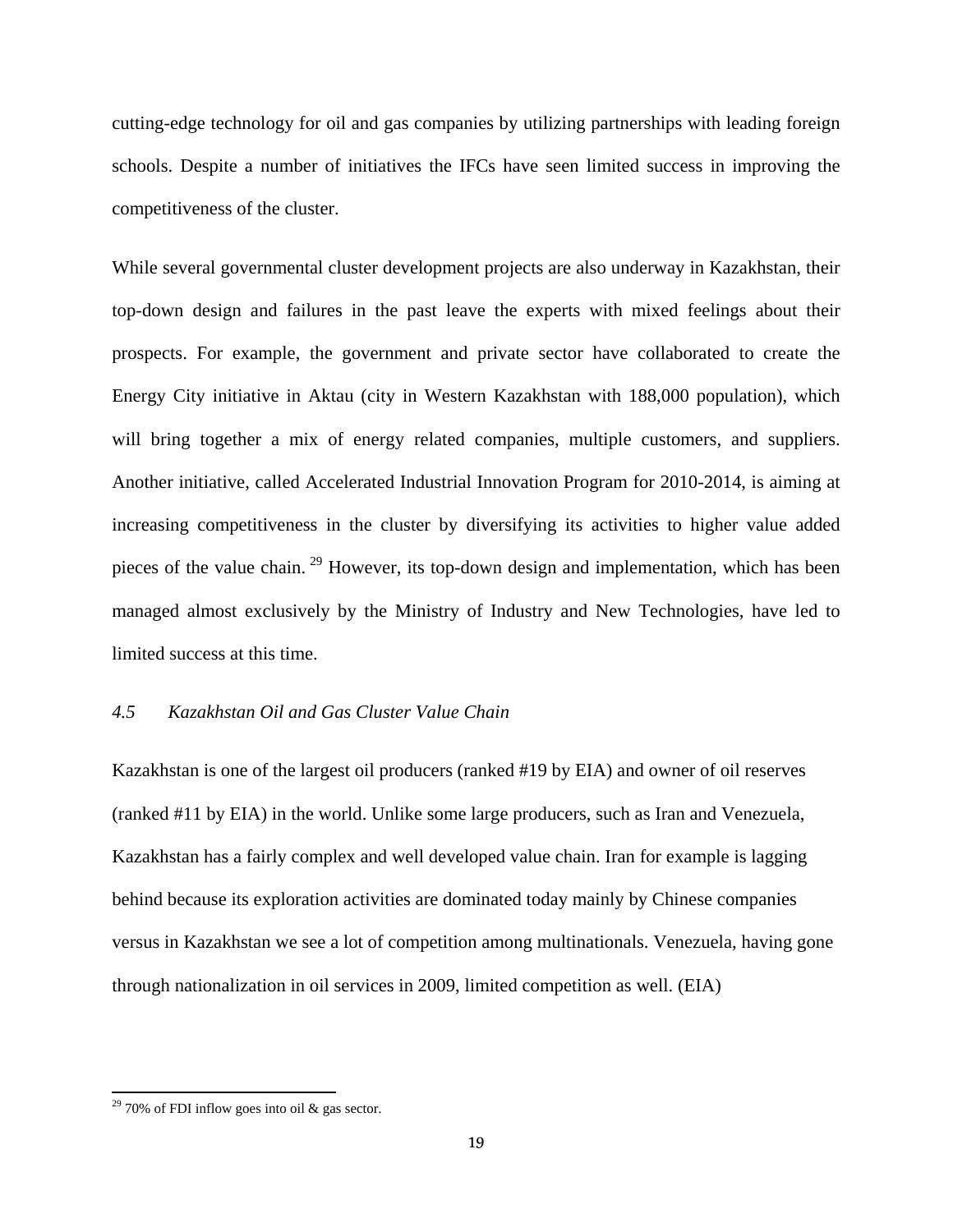



Despite the fact that Kazakhstan's oil and gas cluster is relatively deep, our research shows that Kazakhstan's enterprises are not evenly represented along the value chain. Kazakh companies can be noticed mainly in the production and downstream segments. Moreover, the overwhelming majority of companies is either state-own enterprises, like KazMunaiGaz (a local version of Gazprom of Russia) or somehow tied to the President. In particular the national Government appears interested in building a strong Kazakh presence in the segments directly linked to extraction and sales. The recent 2007 law allowing government oil and gas contracts to be terminated appear to be another step in the direction of greater national control of those parts of the value chain. While local companies have a significant presence in the production and downstream segments, foreign companies still control the sophisticated areas of the segments.

The exploration and supporting areas of the value chain both require highly skilled labor which is in scarce supply in Kazakhstan. Therefore, the exploration segment is heavily dominated and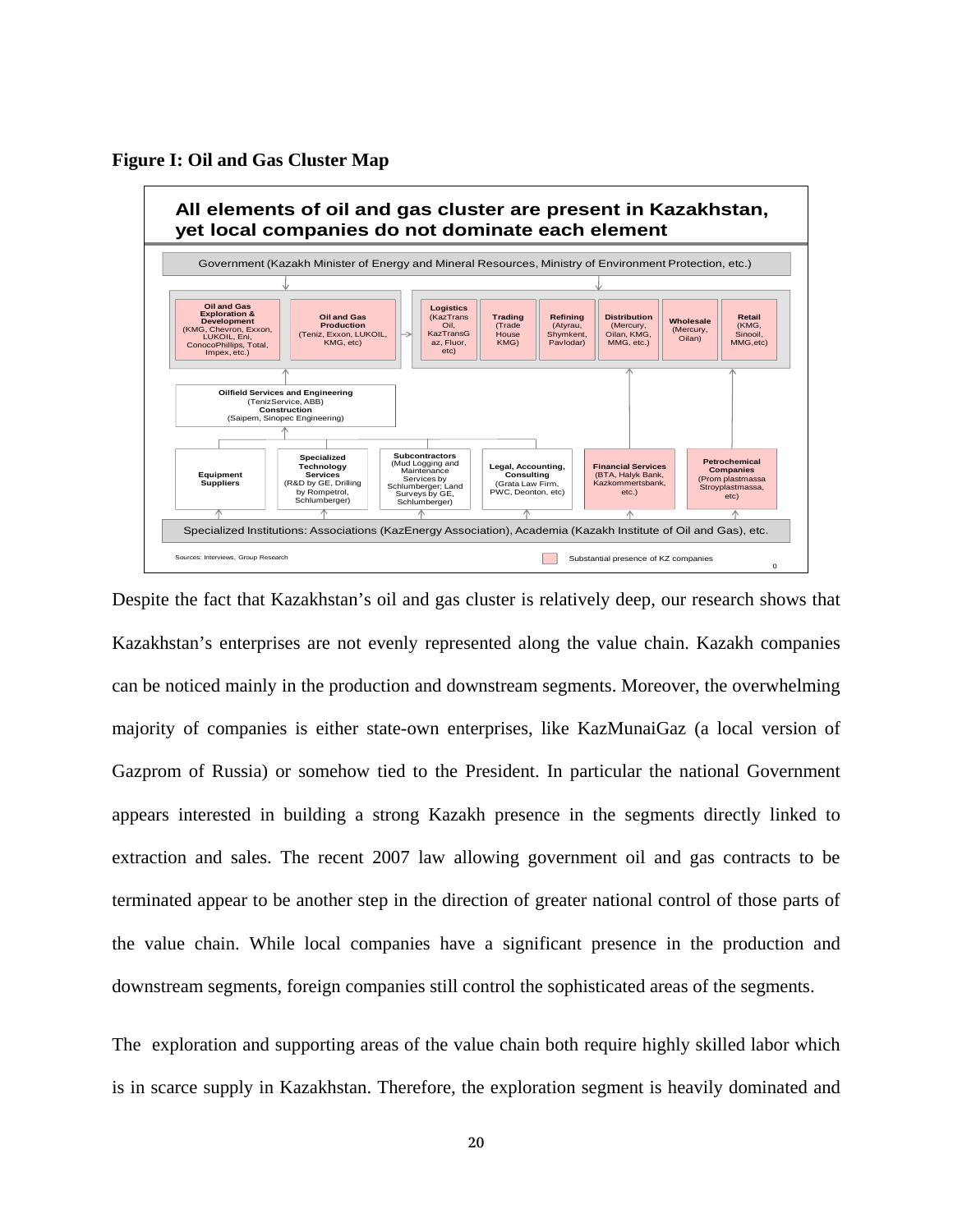influenced by international players such as Schlumberger, GE, etc. Some Kazakh companies have begun to make inroads into this segment (Teniz), however, they hold small market shares.

The transportation and logistics segment is also managed primarily by foreign companies. Companies such as KazTransOil and KazTransGaz are highly active in backbone pipelines, however, such sub-segments as tankers and oilfield services are almost untouched by locals.

In the inputs segment local companies demonstrate mixed success. They are dominating in such "traditional" sub-segments as raw materials, oilfield services, and infrastructure. However, such "new" services as specialized R&D, equipment and technology remain mainly if not exclusively dominated by internationals such as GE.

In terms of supporting industries, Kazakh companies have taken an active stand and developed a heavy presence in financial services. This can be attributed to a significant amount of institution support for the financial markets in Kazakhstan since the 90's when independent Kazakh government needed to create from scratch new institutions for an independent economy. This is however the only area in the supporting industries that is dominated by Kazakhs. Strategy consulting, legal services and construction are still dominated by international companies.

Finally, we should mention that the Government and specialized institutions are both developed, and at least from the structural point of view serve the needs of oil and gas cluster well. For instance, there are two ministries, the Kazakh Ministry of Energy and Mineral Resources, and the Ministry of Environment Protection, that directly work with the cluster. There are also numerous non-government institutions such as KazEnergy Association and Kazakh Institute of Oil and Gas that aim at supporting oil and gas cluster. However, what is missing is the lack of a strategic vision and approach that could drive cluster development.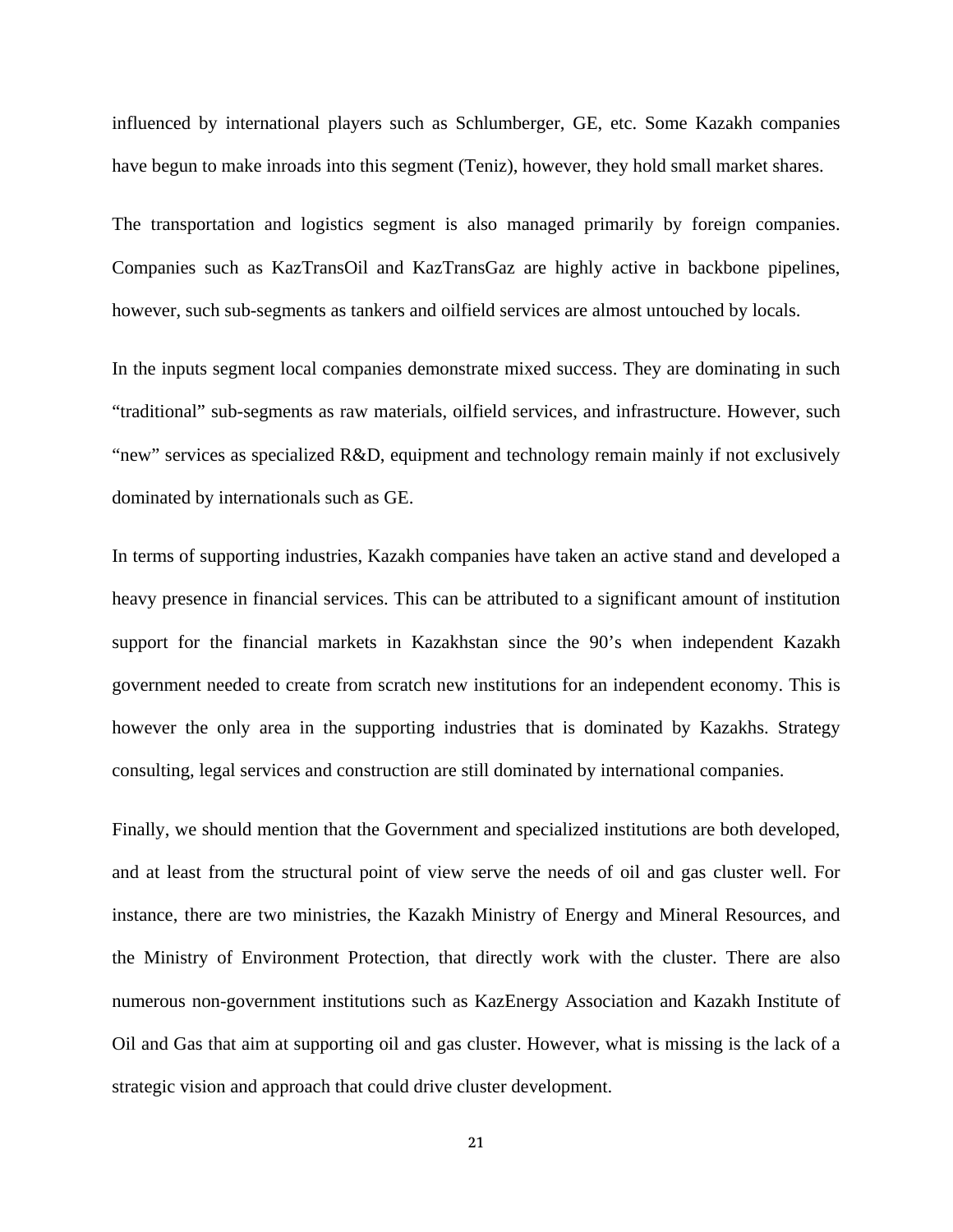#### *4.6 Cluster Performance*

The cluster has been going through a very rapid development – as it was created virtually from scratch after 1991. Oil production has been growing, FDI in oil and gas has reached substantial level of \$100Bn, and the number of Kazakh oil and gas companies has reached almost 2,000 in 2009. However, Azerbaijan, a close neighbor of Kazakhstan, seems to have performed better. For example, through tight cooperation with multinationals, Azeri increased oil production almost 5 times, versus Kazakhstan's 3 times since the USSR collapse. Kazakhstan also lags behind Azerbaijan in the ability to export their oil. Azerbaijan has three pipelines with excess capacity, whereas Kazakhstan has to send a portion of its oil either by railroad or barge. Moreover, Kazakhstan produces almost double the amount of oil as Azerbaijan, but Kazakhstan's refinery capacity is 345 bbl/day whereas Azerbaijan's refinery capacity is 399 bbl/day. (EIA)

Despite impressive growth indicators, there is still concern about how much benefits are actually created by the cluster. For example in 2010 Kazakhstan is expected to import oil and gas inputs totaling \$9Bn and it is expected to produce locally only \$125M. The ratio of imports to local production has actually increased from 77x in 2007 to 125x in 2009. This is in spite of initiatives such as the Cluster Development Project in 2004 that focused on having more of the value-added work done domestically. That said, there are some signs of progress as local companies have begun to develop joint venture projects with  $\setminus$  foreign companies in the hope that they can develop the skills  $\setminus$  to take on work domestically. In terms of employment, the cluster also demonstrates its important benefits to the country, with 5.7% of the population employed in oil and gas, a number which has been stable between 2004 and 2008. (Kazakhstan Statistical Agency)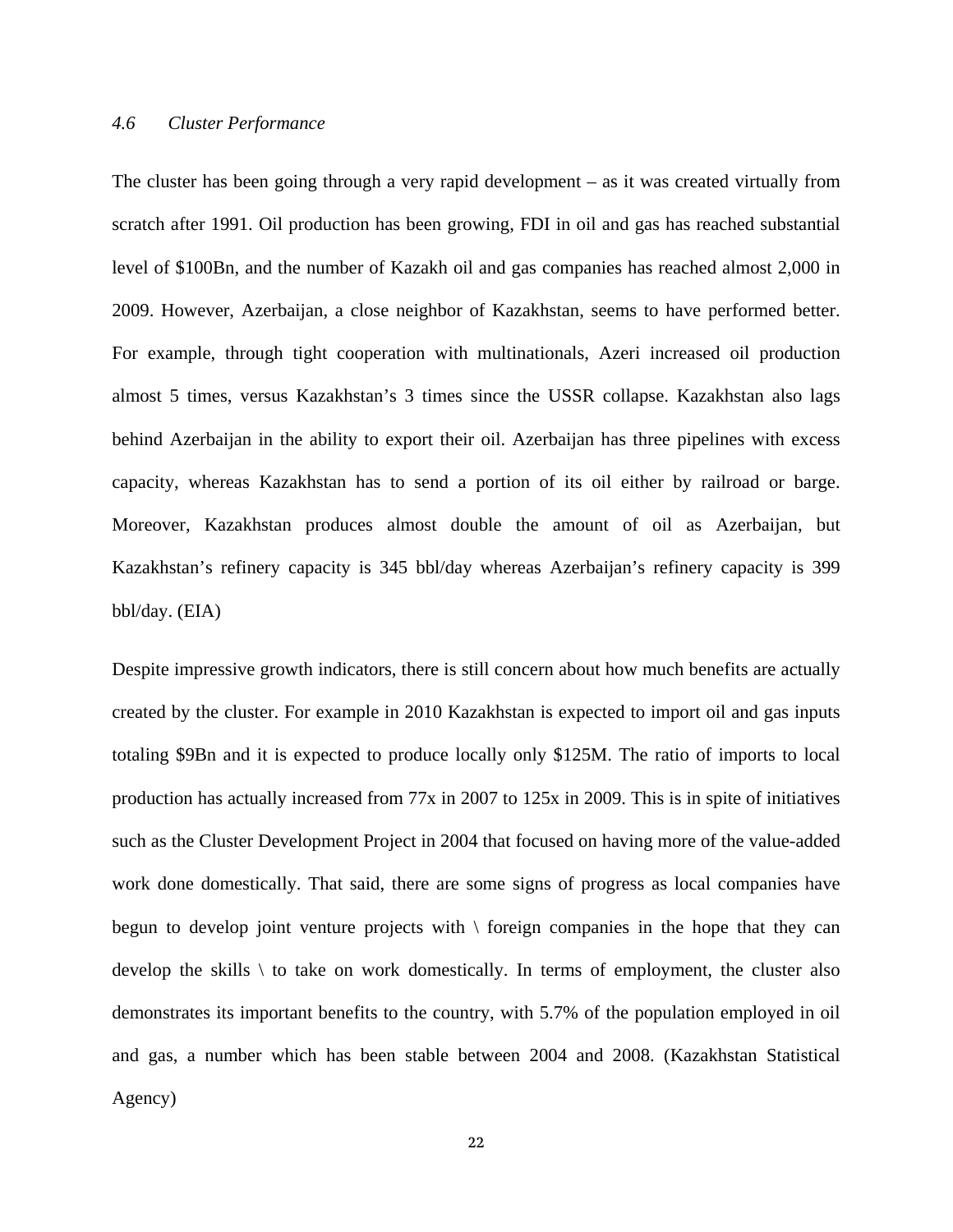#### **5 Assessment of the Cluster Business Environment**

## *5.1 Kazakhstan Oil and Gas Cluster Diamond*

Having looked at the oil and gas cluster through the Diamond framework, we have found that the government, industry, and institutions for collaboration all have long way to go to improve the cluster and make it efficient and competitive in a global economy.

## **Figure J: Cluster Diamond**



#### Endowments

Kazakhstan enjoys rich oil and gas endowments. There are, however, some limits even to this winning case. For example, most Kazakh oil contains sulfur making it cheaper oil. In addition, offshore drilling is problematic in the Caspian Sea due to the weather conditions in the winter. Finally, being a landlocked country limits Kazakhstan's export options.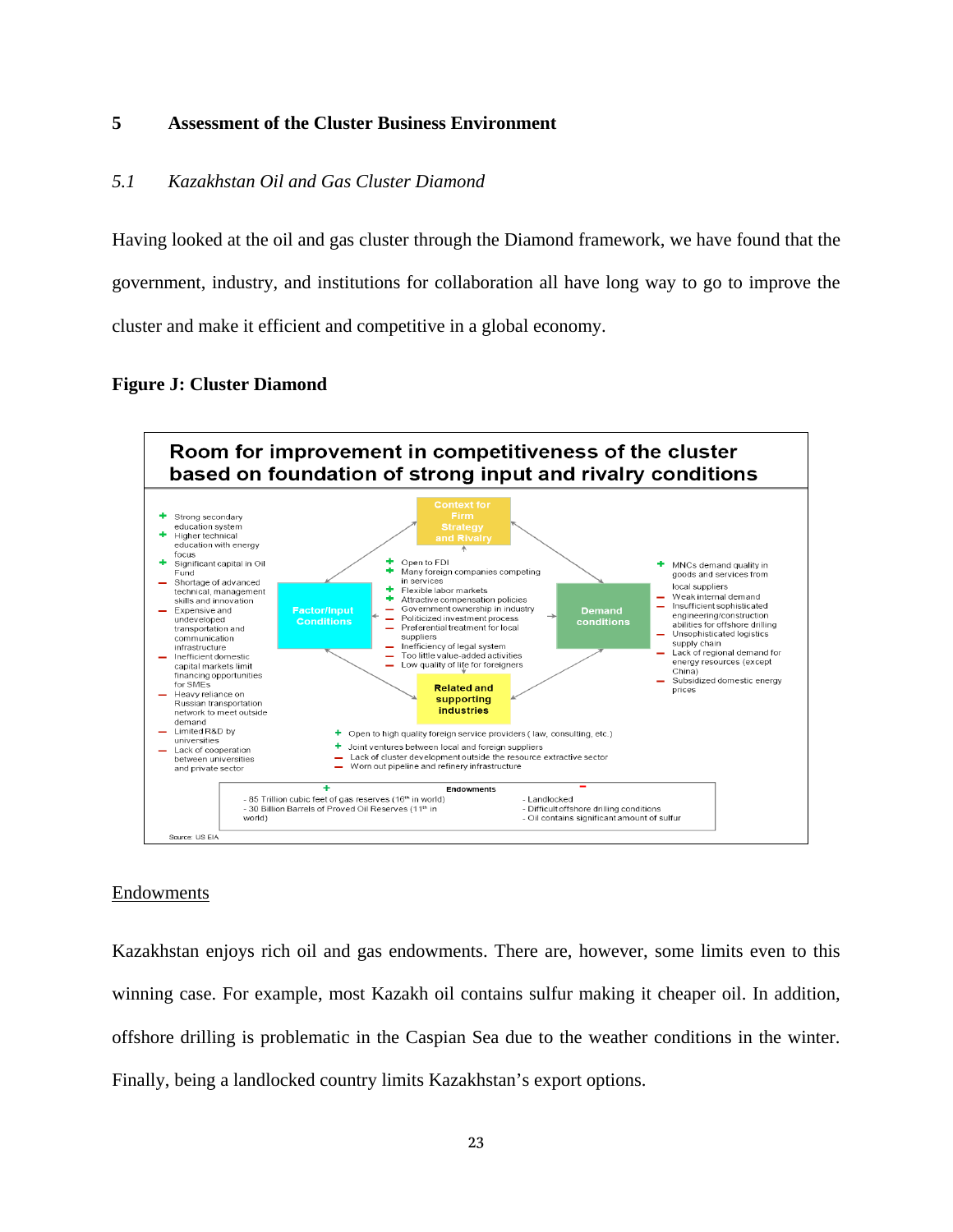#### Factor/Input Conditions

While there are some strengths within Kazakhstan's oil and gas factor inputs, including a strong basic education system, recent investment in higher technical education with an energy focus, and significant capital in Oil Fund, Kazakhstan's Factor Conditions are still handicapped. For example, the virtual abundance of educated young people is misbalanced by the lack of specially designed programs at high schools and universities aimed at teaching advanced technical, management, and innovation skills. In addition, universities rarely cooperate with the private sector and are not performing necessary R&D. The country's relatively large oil fund (\$22Bn as of April 2009) is "bottlenecked" by inefficient domestic capital markets limiting financing opportunities for SMEs. Finally, expensive and undeveloped transportation and communication infrastructure in Kazakhstan causes the country to rely heavily on Russian's transportation network to meet outside demand.

#### Firm Strategy and Rivalry

Kazakhstan achieved mixed results in this part of the diamond. For example, Kazakhstan is fairly open to FDI. However the investment process, being open, is known to be politicized and corrupt. Within the cluster we can observe two market dynamics. First, foreign companies compete among themselves in the higher value added segments, and local compete with locals mainly in lower value added areas. The nature of competition for locals is dependent on getting more preferential treatment from the government than the competitors, limiting the benefits of competition. One paragon quote from our interviews can better describe the nature of the context for firms "...there is lack of transparency in contracts. Hence local companies who get contracts from Chevron for example, are based on what Chevron is told by certain vested interests. This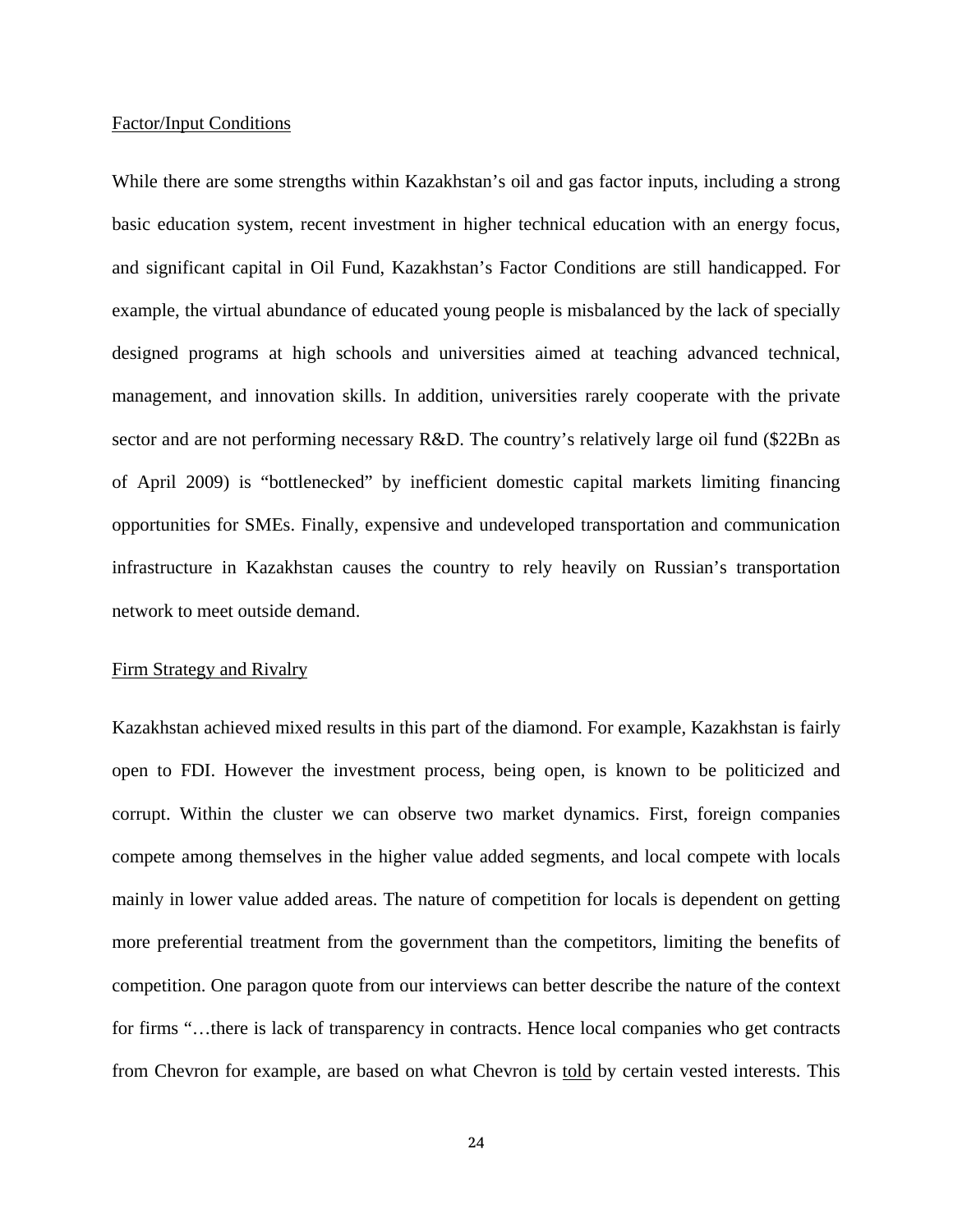means that entrepreneurship developed does not happen. The same is true for the state companies who give out contracts."<sup>30</sup>

#### Demand Conditions

Kazakhstan internal demand for oil and gas can be characterized as low. MNCs demand high quality goods and services from local suppliers, however there is relatively weak internal demand for oil and gas because of the small population and low income levels. The country also suffers from a lack of regional demand for energy resources (except China all other neighbors are rich in hydrocarbons). In addition, their unsophisticated logistics supply chain and subsidized internal energy prices negatively distort the market. Subsidized local prices for energy lead to underinvestment in pipeline and refinery infrastructure and as a result their underperformance.

#### Related and Supporting Industries

This part of a diamond shows the best performance within the oil and gas cluster. Kazakhstan is open to high quality foreign service providers (law, consulting, etc.) and to forming JVs. However, the weak cluster development outside the oil and gas sector leads to limited domestic supporting industries.

#### **6. Major Challenges in Cluster Development**

#### *6.1 Geographic location and export profile limit Kazakhstan's bargaining power.*

Kazakhstan's export market for oil and gas is set up in such a way that 80% of the exports go to the Russian Federation, with only 10% going to China, and 5% to Iran and Georgia. 31 This happens primarily because transportation infrastructure, built in Soviet times, was designed with

<sup>30</sup> Anonymous

<sup>&</sup>lt;sup>31</sup> Source: International Energy Agency, BP Statistical Review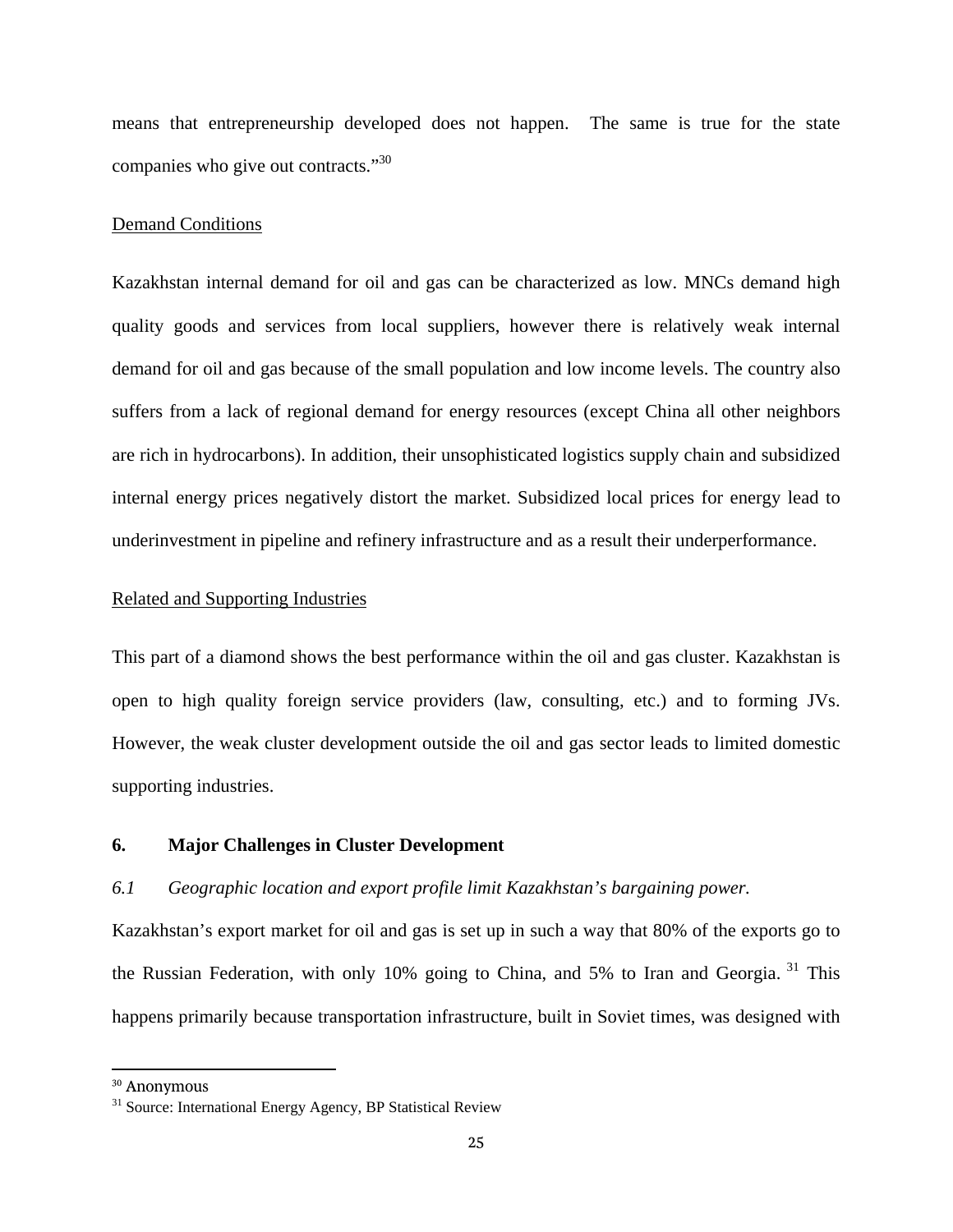the idea to move exports to the West. Considering the fact that Russia itself is a major producer of oil and gas, with about 7,000 K bbl/day in excess production, Russian bargaining power becomes very strong. 32 This has historically forced Kazakhstan to accept the prices significantly below those on the open market.

## *6.2 Essential structural reforms needed to improve legal system*

Kazakhstan passed a new tax code in 2009 that provides unified tax regime for almost all subsoil contracts and replaces rent tax with export duty. Among other things it also introduces mineral extraction tax to replace royalties and changes excess profit tax base and rates. Finally, corporate incomes taxes have been reduced from 30% to  $20\%$ .<sup>33</sup> The new tax code is benefiting the large businesses forcing the smaller companies to consolidate as their fixed investment per barrel becomes higher than for large companies making access to capital even more difficult.<sup>34</sup> Although tax reform has generated momentum for the cluster, absence of clear and strong comprehensive legal reform framework is apparent. Legal reforms are particularly important because regulation is far below the generally accepted principles, with serious shortcomings in the area of transparency and corporate governance. Government's attempt to revise previously signed long-term contracts for oil production decreases investors' confidence. In addition, insolvency laws fall short in addressing reorganization, liquidation, and estate treatment.

## *6.3 The proportion of value added activities within the cluster is low*

Kazakhstan's oil and gas cluster primarily focuses on the extraction of resources and much less on processing, refining, and other activities that are higher up in the value chain (See Figure K).

<sup>&</sup>lt;sup>32</sup> Source: International Energy Agency, BP Statistical Review

<sup>33</sup> Source: KazMunayGas Investors Relations Presentation

<sup>34</sup> Source: Interview conducted on April 10, 2010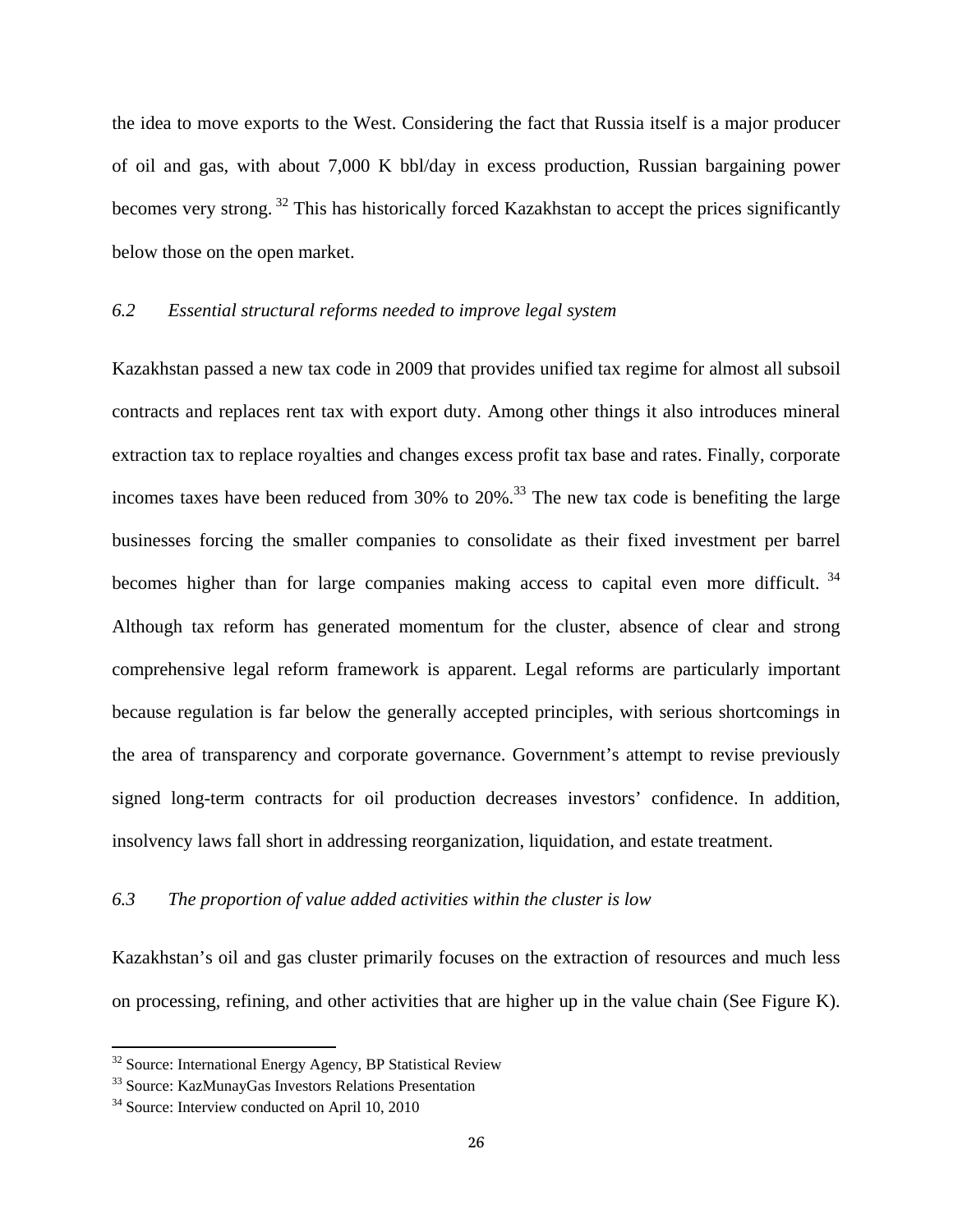There are three broad categories of reasons why companies choose to concentrate on the lower segments of the value chain – economics, human capital, and business environment.



**Figure K: Oil and Gas Exports Breadown<sup>35</sup>**

Several factors related to economic conditions prevent companies to invest towards refineries and other value added activities. First, transportation infrastructure is too inefficient to make value added activities a worthwhile investment. As a result, low levels of FDI are directed towards refining activities. Thus, all three major refineries are government owned and need serious modernization. Currently, all three refineries operate below capacity due to low demand.

Human capital also plays a central role in the low proportion of value added activities in oil and gas cluster in Kazakhstan. There are very few oil and gas research institutions and innovation centers in Kazakhstan, and none of them put enough attention on the refining process. In addition, very few resources are allocated to talent attraction within the industry.

The business environment is another major factor contributing to the shortage of high value added activities in Kazakhstan's oil and gas cluster. As investment in refineries requires a long-

<sup>35</sup> Source: Prof. Michael E. Porter, International Cluster Competitiveness Project, Institute for Strategy and Competitiveness, Harvard Business School; Richard Bryden, Project Director.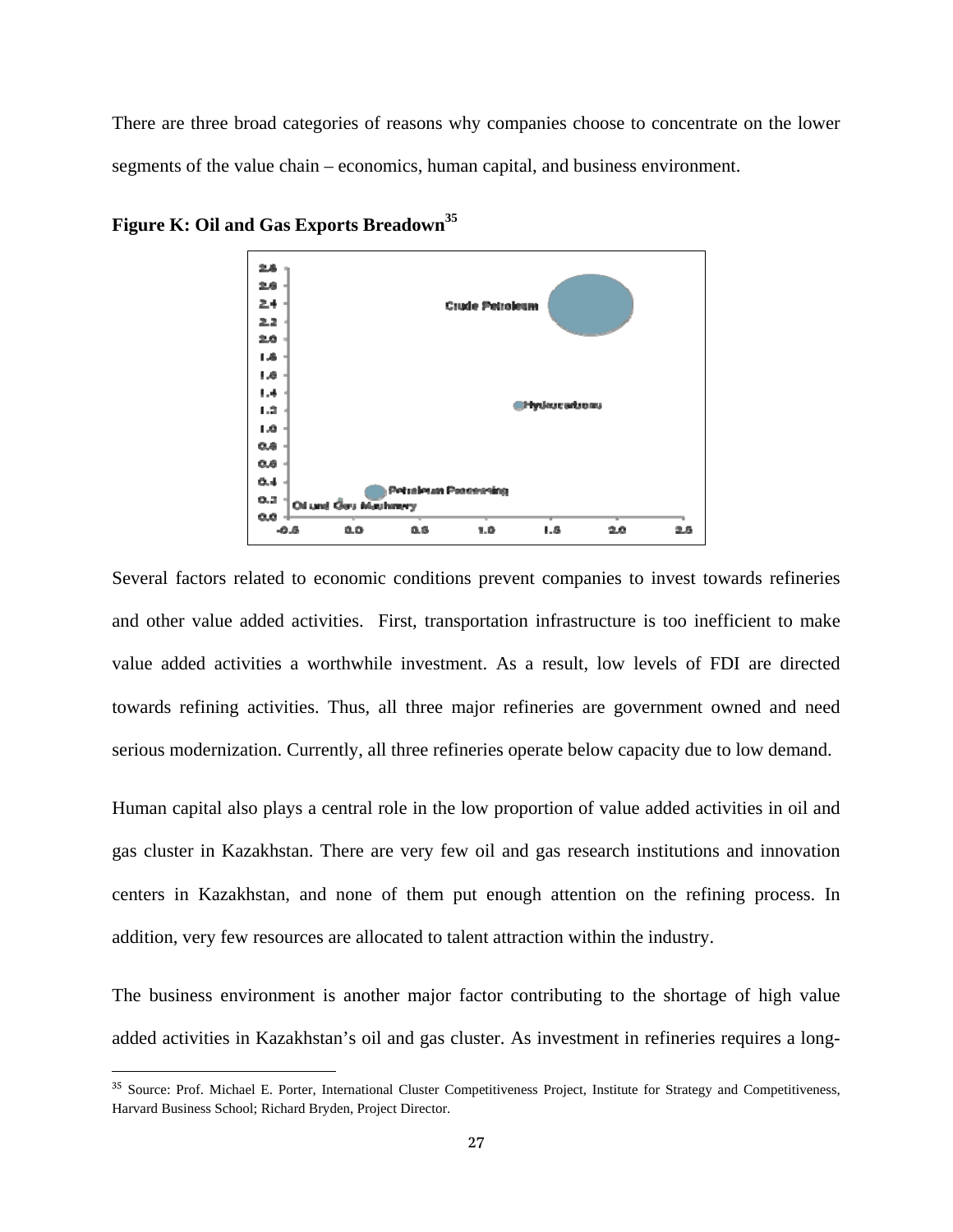term view, in order to put their money investors need complete confidence in the country's intentions and its rule of law. Kazakhstan's recent legal rulings put that confidence into question.

### **7 Cluster Recommendations**

Kazakhstan's has the unique opportunity to use its inherited wealth in the oil and gas cluster as a stepping stone to "created wealth" for the entire country. After independence the country made the prudent decision to encourage foreign investment in its natural resource sector, which has driven the country's success over the past decade. However, the country's recent actions suggest the possibility of a giant step backwards in the cluster's development. Going forward the principal actors in Kazakhstan's oil and gas cluster must come together to develop a strategy to improve cluster competitiveness. If they are successful, they have the potential to develop skills in areas of the value chain that will create more prosperity within the sector, and that can be leveraged to support growing clusters elsewhere in the economy, such as manufacturing, logistics, etc. To make this leap there are a number of important steps that they must take.

## *7.1 Create comprehensive legal framework*

Following recent attempts to revise previously signed long-term contracts, investors' confidence is becoming a central issue in Kazakhstan's oil and gas cluster development. Therefore, the country's first priority in developing the cluster should be to establish a clear and transparent legal process. The country should announce that they will honor all previously signed agreements, and will look to set the highest standards in contract law and investor protection.

## *7.2 Create comprehensive plan to develop full-service oil and gas services cluster*

Creating full-service oil and gas services cluster should start with encouraging the establishment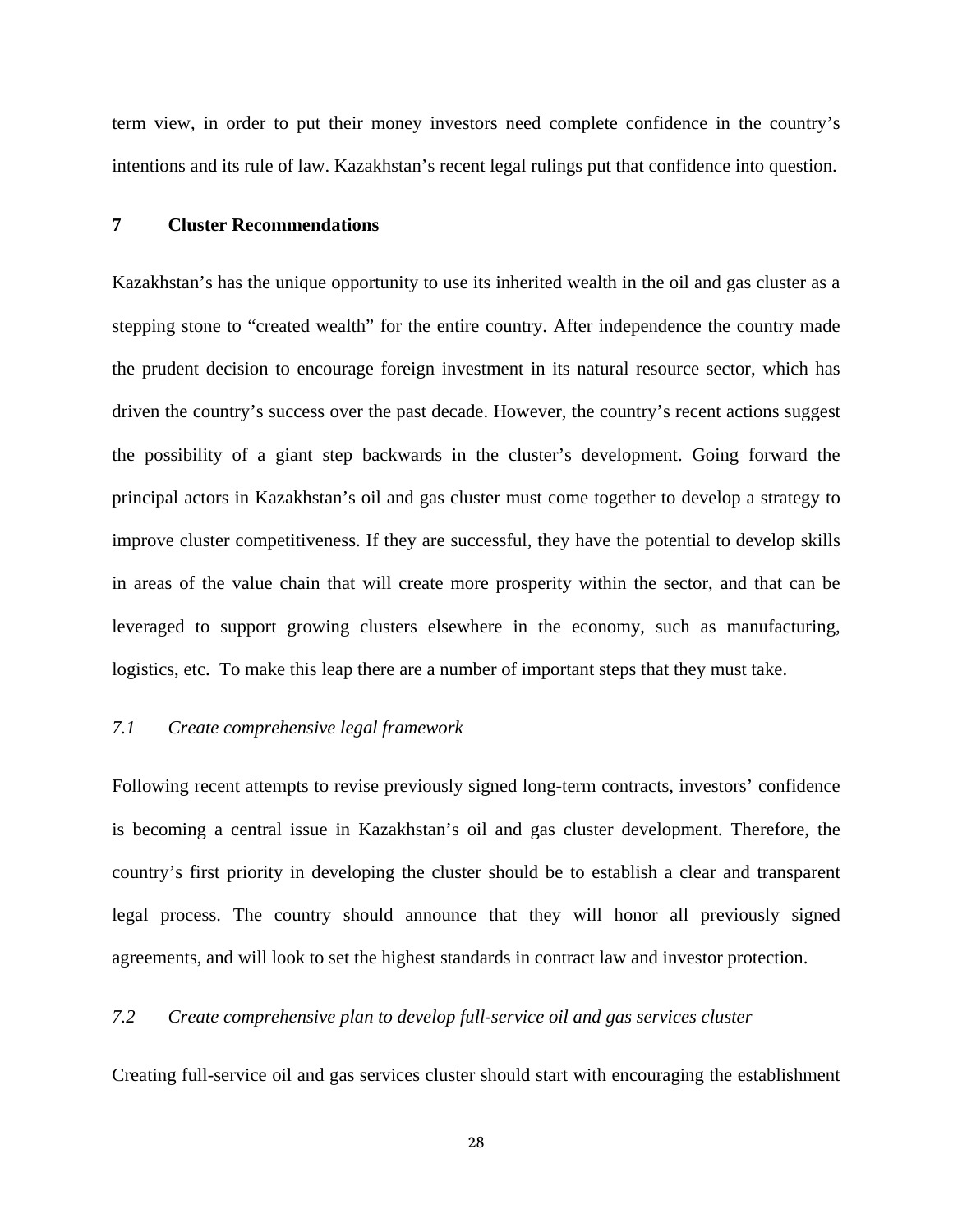of joint ventures with already existing world-class leaders in full services. There is a strong need to develop expertise by type of oil production – drilling of deep oil wells, drilling of wells with high pressure, and reverse pumping of sulfur gas among others. To develop this expertise the IFCs and government should encourage specialization by universities in a given type of productions, and partner with foreign universities and companies' to train local workers.

#### *7.3 Diversify destination of exports*

Kazakhstan's current export profile provides Russia with enormous bargaining power, which leads to the country receiving less than the market price as a result. In order to become less dependent on a single source of exports, we recommend leveraging current knowledge of extractive resources to develop petrochemical sector in Kazakhstan. The initiatives such as building a plant in Atyrau together with Chinese JV partners to refine gas into plastics and detergent should be continued and widespread. In order to reduce Russian influence over the prices Kazakhstan receives for its crude oil, we recommend significantly expanding the capacity to export oil and gas to China, whose demand will be increasing.

## *7.4 Additional policy recommendations*

In addition to priority recommendations, described above, we propose four additional recommendations that Kazakhstan's government should implement.

- 1. **Gradually reduce domestic subsidies-** In order to attract FDI into refining activities, the government should gradually and predictably reduce subsidies on domestic energy prices.
- 2. **Strengthen supply chain management and logistics-** Due to poor logistics networks in the country domestic subsidies do not go all the way to end-consumer. Inefficient supply chain management causes the consumers to pay more even though the price is subsidized.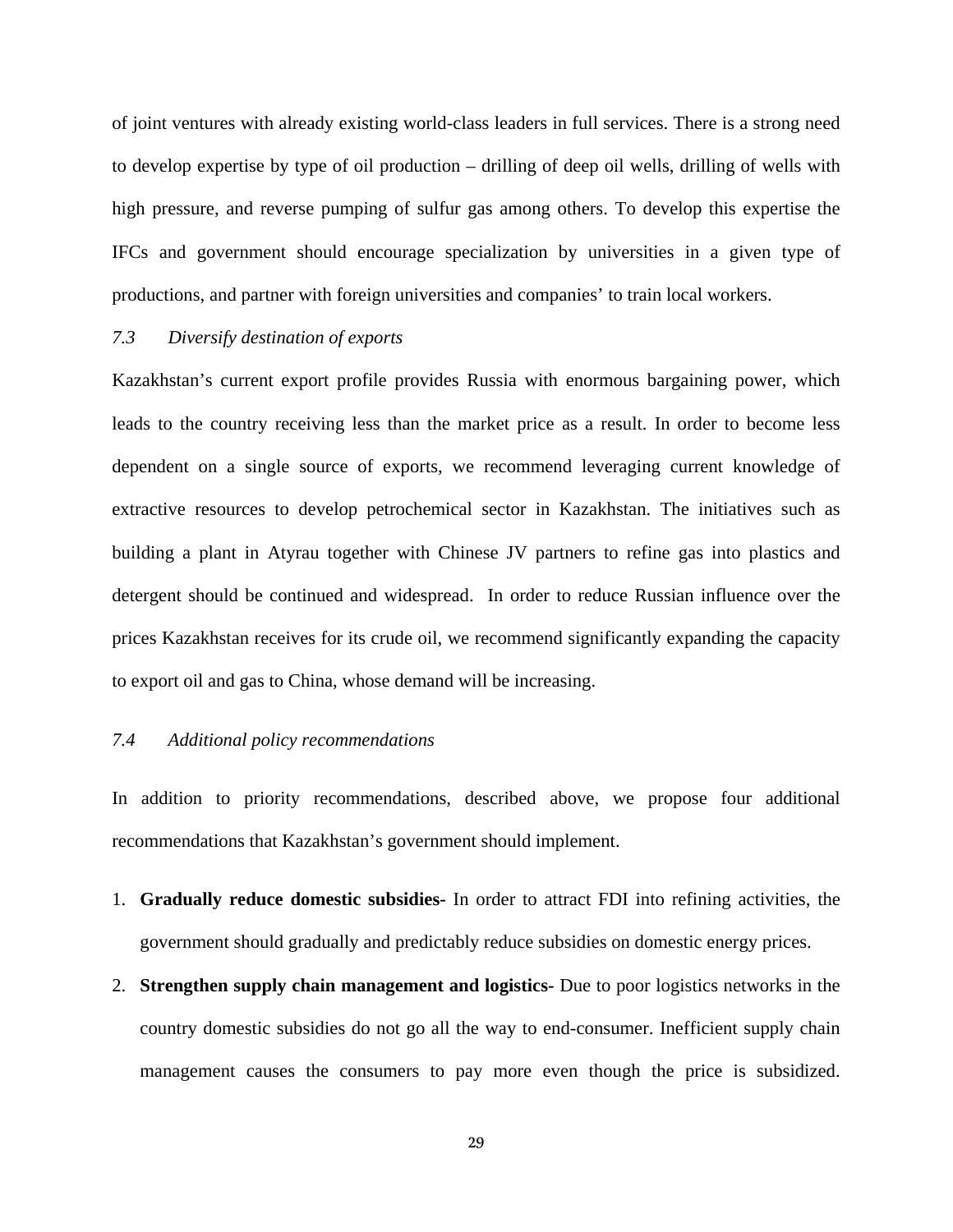Strengthening supply chain management system would provide consumers with low energy prices and the need for domestic subsidies would disappear.

- 3. **Leverage other countries' interest in diversifying export base-** Given many countries strong commitment to diversifying their energy import base, there should be a global commitment to helping Kazakhstan develop capabilities to make their oil and gas cluster more competitive. Kazakhstan should use this fact to get assistance in developing educational partnerships with top-notch educational institutions, getting capital more diversifying pipeline exports, and reducing tariffs across multiple sectors.
- 4. **Improve quality of life for foreign employees-** The government needs to encourage investments in good private schools, healthcare, entertainment, and clean environment for areas inhabited largely by international employees. This can encourage more talented foreigners to come to work in the country.

## **D. Conclusion**

As a developing country relying significantly on their inherited wealth, Kazakhstan's major economic challenges are most visibly reflected in the issues faced by the by the natural resources sector. While there are a number of significant challenges blocking the shift to created prosperity within the country and cluster, they are not insurmountable. The country has shown a willingness to examine economic strategies based on a cluster approach, and both the country and sector possess a strong base of factor and endowment inputs on which to build. The question that must be asked going forward is whether or not the central government chooses to embrace market forces and encourage competition, or whether or not they wish to take a step backwards in the director on a centrally planned government controlled economy? The answer will likely determine the future level of competitiveness of Kazakhstan and their oil and gas cluster.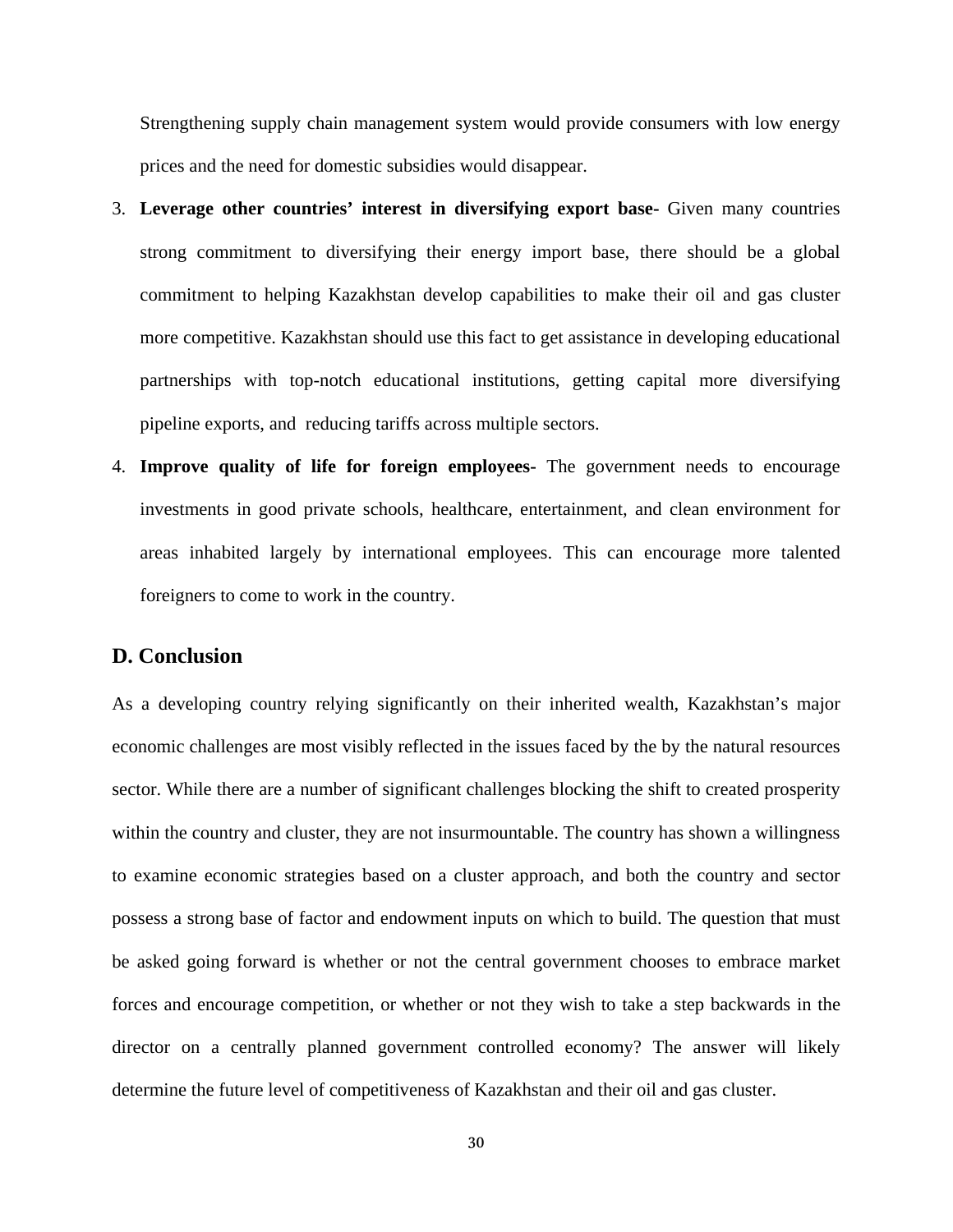# **E. Bibliography**

## **1. Reports, books and articles**

Publication: Invest Kazakhstan; Provider: MRK Publishing House "Plans are postponed, ambition not forgotten", Jan 11 2010

"Kazakhstan: Macroeconomic Situation(2010)", The Bleyzer Foundation

"Kazakh Spat Casts Light on China Deals ", the Wall Street Journal, March 26, 2010

Global Competitiveness Report 2010, World Economic Forum

"Kazakhstan: Accelerated Industrial Innovation Program for 2010-2014", U.S. Department of **Commerce** 

"Doing Business in Kazakhstan: 2010 Country Commercial Guide for U.S. Companies", U.S. & Foreign Commercial Service, U.S. Department of State

JSC KazMunaiGas Exploration Production, presentation prepared by E&P

International Finance Corporation, "Doing Business 2010: Reforming through Difficult Times"

"Global Corruption Report 2009", by Earnest & Young, Cambridge University Press, and Transparency International

"Strategy for Kazakhstan (2009)"**,** The European Bank for Reconstruction and Development (EBRD)

"BP Statistical Review of World Energy June 2009", BP, accessible at bp.com/statisticalreview

"Country Fact Sheet", The European Bank for Reconstruction and Development (EBRD)

The Economist Intelligence Unit Database

The Economist Intelligence Unit Database (2009), "Country report: Kazakhstan"

"Country Risk Analysis: Kazakhstan (2009)", SEB Merchant Banking

"Prospects of export routes for Kashagan oil", Elsevier Ltd, November 2008

Statistical Yearbook, "Kazakhstan 2007"

Statistical Agency of Kazakhstan, "Industry of Kazakhstan and its regions 2004-2008", Astana, published in 2009

"Kazakhstan Economic Freedom Report 2010", 2010 Index of Economic Freedom

"Country Profile: Kazakhstan (2006)", Library of Congress – Federal Research Division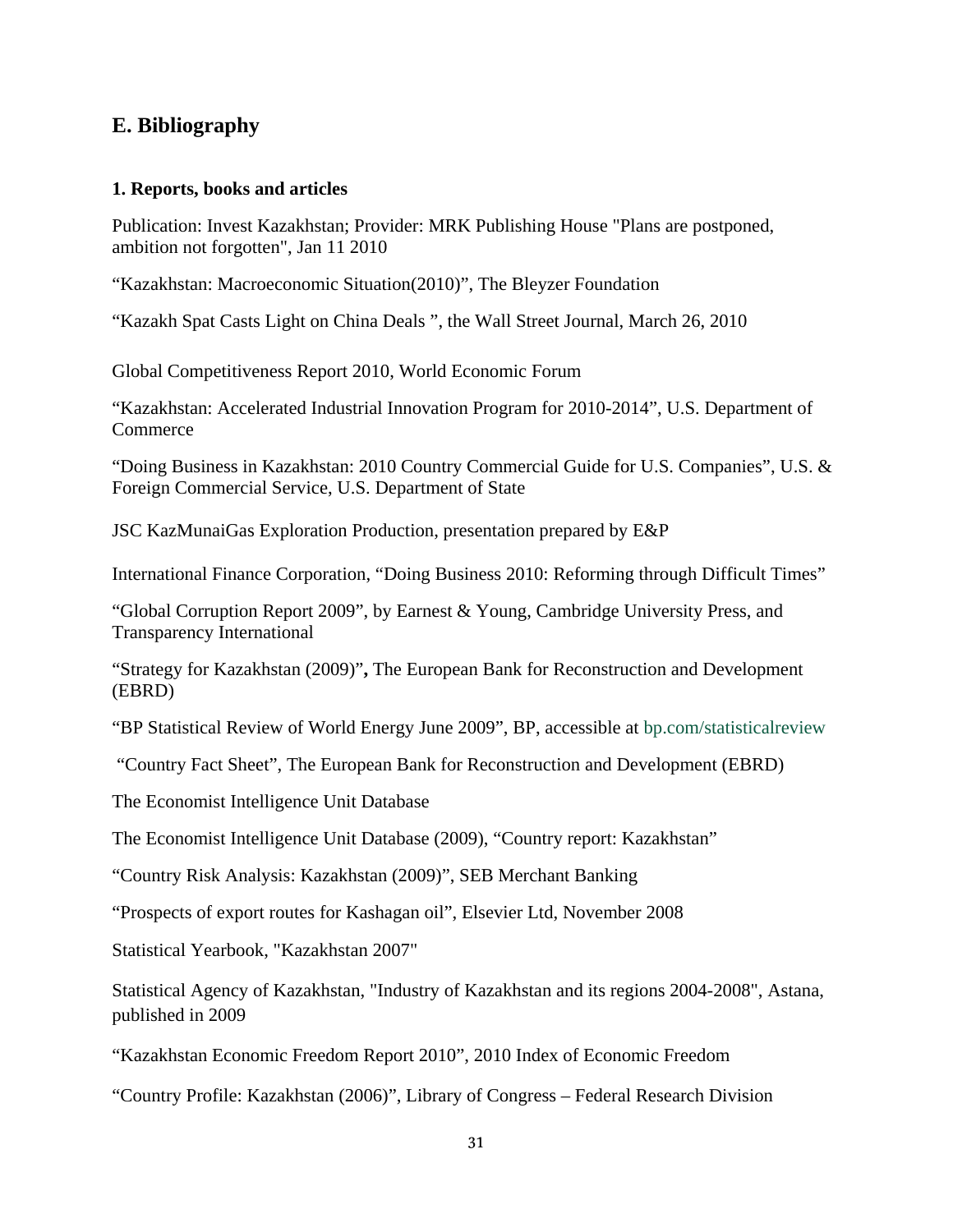World Bank Group, "Country partnership strategy of the World Bank Group with the Republic of Kazakhstan (2004)"

"Experience of Rabobank", First Kazakh Grain Forum, Astana, October, 2008

"Kazakhstan - EBRD view", André Küüsvek, EBRD Director in Kazakhstan, Astana, 8 October 2007

"Bolashak: Innovative Education for the Future by Ministry of Education of Kazakhstan", Prague, Czech Republic, 2006

# **2. Websites**

BP energy database:

http://www.bp.com/productlanding.do?categoryId=6929&contentId=7044622

MBendi, http://www.mbendi.com/indy/oilg/as/kz/p0005.htm

KMG E&P Company, http://www.kmgep.kz/eng/investor\_relations/presentations/

IEA Energy Services, http://www.iea.org/statist/index.htm

World Energy Outlook, http://www.worldenergyoutlook.org/

Ministry of Energy & Resources, http://www.memr.gov.kz/?mod=him&lng=rus

World Economic Indicators, http://ddpext.worldbank.org.ezpprod1.hul.harvard.edu/ext/DDPQQ/member.do?method=getMembers

US Energy Information Administration: http://www.eia.doe.gov/emeu/cabs/Kazakhstan/Oil.html, http://www.eia.doe.gov/emeu/cabs/Kazakhstan/Full.html

Wikipedia**,** via http://ru.wikipedia.org/wiki/

Gulf Oil & Gas Trade with specific oil projects: http://www.gulfoilandgas.com/webpro1/Projects/default.asp?nid=KZ

U.S Energy Information Association, http://www.eia.doe.gov/cabs/Kazakhstan/Background.html, http://www.eia.doe.gov/emeu/cabs/kazaproj.html

Economic Watch, http://www.economywatch.com/world-industries/oil/kazakhstan-oil-gas.html